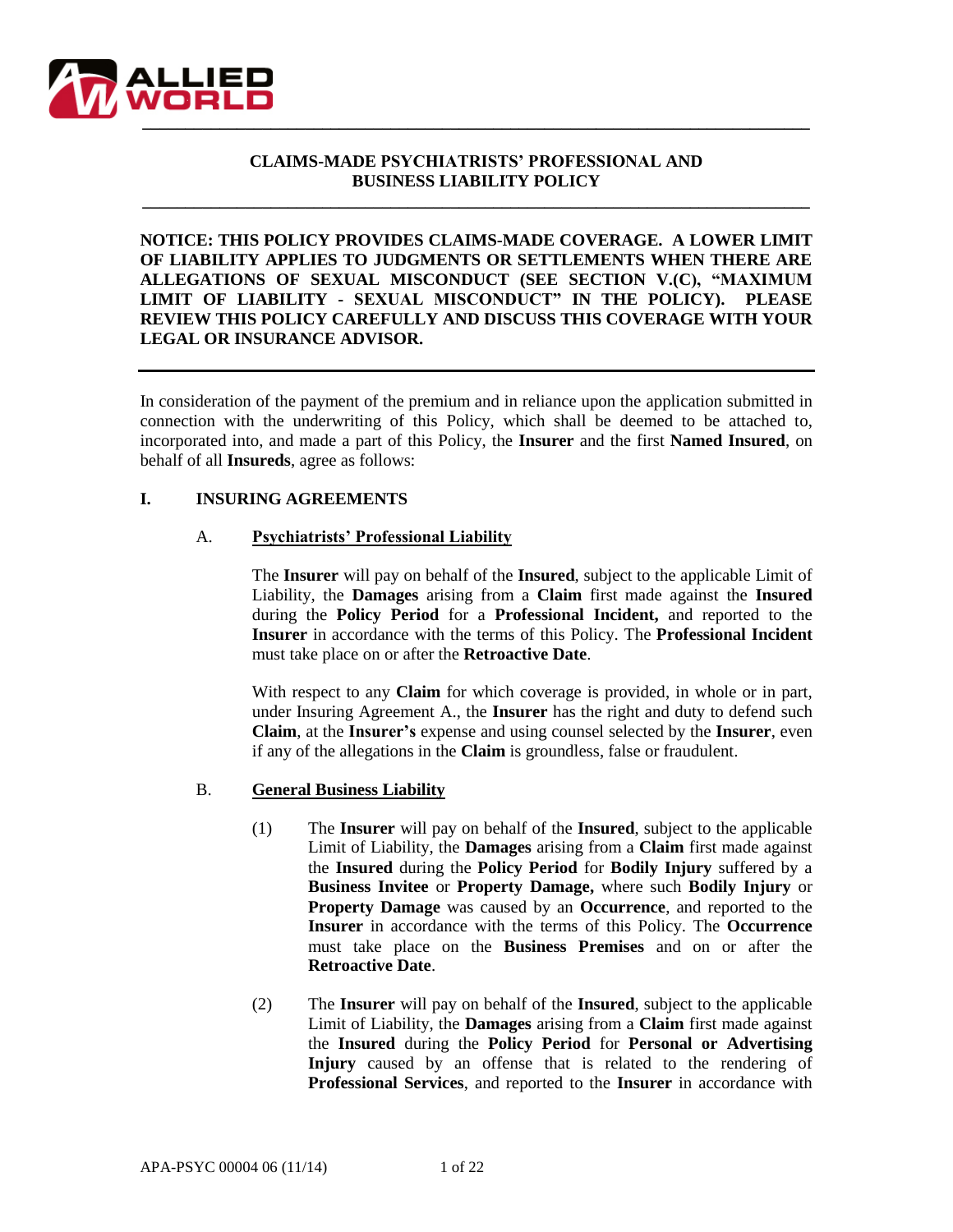the terms of this Policy. The offense must take place on or after the **Retroactive Date**.

(3) The **Insurer** will pay on behalf of the **Insured**, subject to the applicable Limit of Liability, the **Damages** arising from a **Claim** first made against the **Insured** during the **Policy Period** for **Fire Damage** caused by an **Occurrence**, and reported to the **Insurer** in accordance with the terms of this Policy. The **Occurrence** must take place on the **Business Premises** and on or after the **Retroactive Date**.

With respect to any **Claim** for which coverage is provided, in whole or in part, under Insuring Agreement B., the **Insurer** has the right and duty to defend such **Claim**, at the **Insurer's** expense and using counsel selected by the **Insurer**, even if any of the allegations in the **Claim** is groundless, false or fraudulent.

## C. **Information Privacy Liability**

- (1) The **Insurer** will pay on behalf of the **Insured**, subject to the applicable Limit of Liability, the **Defense Expenses** and **Damages** arising from a **Claim** first made by a **Regulator** against the **Insured** during the **Policy Period** for any **Privacy Wrongful Act**, and reported to the **Insurer** in accordance with the terms of this Policy. The **Privacy Wrongful Act**  must take place on or after the **Retroactive Date**.
- (2) The **Insurer** will pay on behalf of the **Insured**, subject to the applicable Limit of Liability, the costs incurred by the **Insured** in notifying the **Insured's** patients or clients of a **Privacy Wrongful Act** as mandated by any U.S. federal or state privacy protection statutes or regulations, but only if such **Privacy Wrongful Act** is reported to the **Insurer** in accordance with the terms of this Policy. The **Privacy Wrongful Act**  must take place on or after the **Retroactive Date**.

Coverage under this Insuring Agreement C.(2) applies regardless of whether or not a **Claim** for a **Privacy Wrongful Act** is made against an **Insured** under Insuring Agreement C.1.

## **II. ADDITIONAL COVERAGES**

## A. **Defense Expenses for Claims**

The **Insurer** will pay on behalf of the **Insured** the **Defense Expenses** incurred by the **Insured** arising from any **Claim** covered under Insuring Agreements A. or B.

## B. **Insured's Costs For Claims**

The **Insurer** will pay on behalf of the **Insured** the reasonable costs, other than loss of earnings, incurred by the **Insured**, at the **Insurer's** request, in connection with defending any **Claim** covered under this Policy.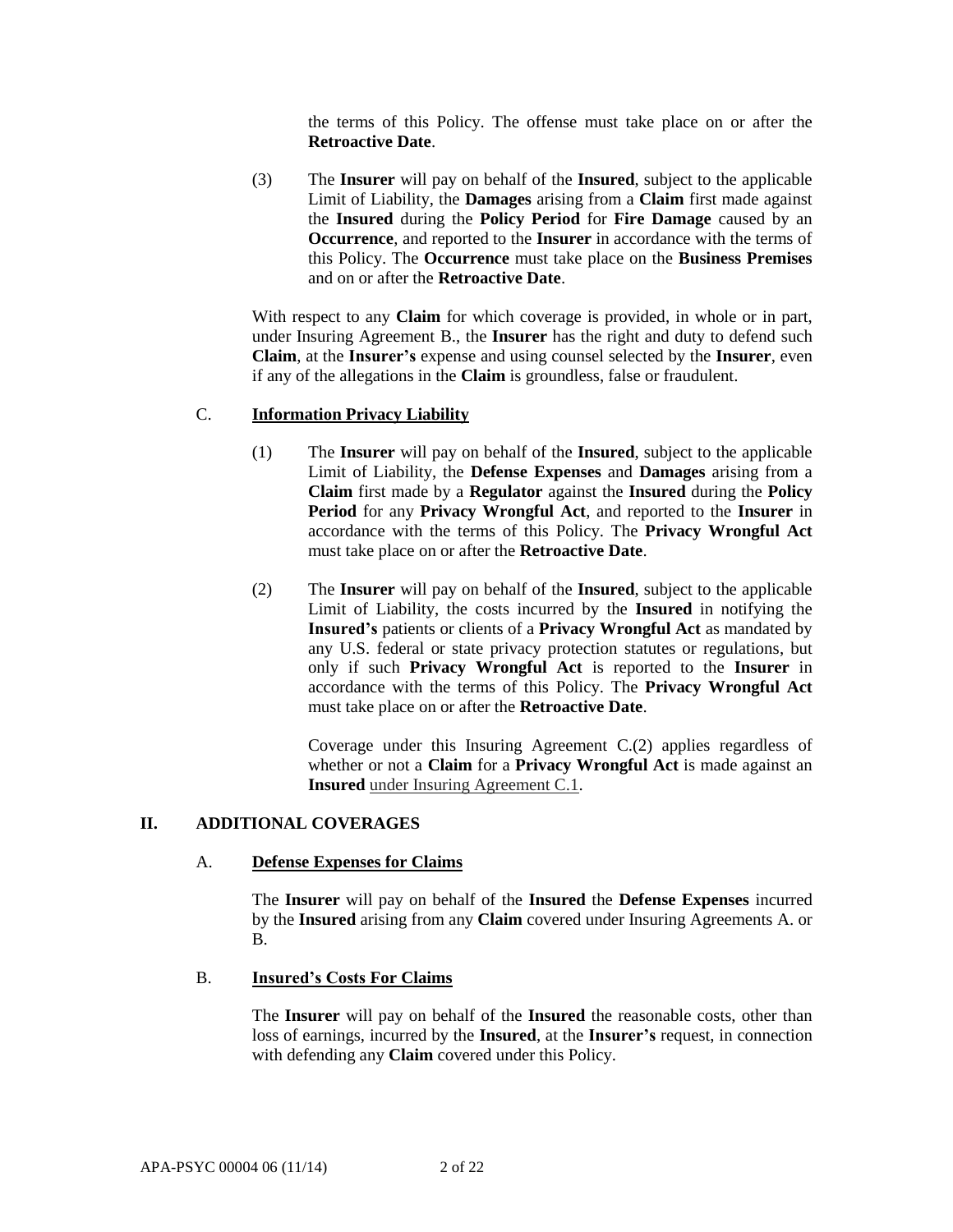The **Insurer** will also pay the **Insured** up to \$1,000 per day for loss of earnings, if the **Insured** is unable to render **Professional Services** since the **Insured** is assisting, at the **Insurer's** request, in the defense of a **Claim** covered under this Policy.

## C. **Legal Bonds for Claims**

The **Insurer** will pay the premiums for appeal bonds, or bonds to release property used to secure a legal obligation, if required with respect to a **Claim** covered under this Policy. However, the **Insurer** will only pay such premiums to the extent that the face or principal amount of the bond is within the applicable Limits of Liability of this Policy. The **Insurer** shall have no obligation to appeal any decision or to obtain these bonds.

## D. **Defense Expenses for Proceedings**

The **Insurer** will pay on behalf of the **Insured**, subject to the applicable Limit of Liability, **Defense Expenses** only, which arise from a **Proceeding** first brought during the **Policy Period** and reported to the **Insurer** in accordance with the terms of this Policy.

## E. **Medical Payments**

The **Insurer** will pay on behalf of the **Insured**, subject to the applicable Limit of Liability, the **Medical Payments** arising from any **Bodily Injury** suffered by a **Business Invitee**, where such **Bodily Injury** was caused by an **Occurrence** and is reported to the **Insurer** in accordance with the terms of this Policy. The **Occurrence** must take place on the **Business Premises** and during the **Policy Period**. The injured **Business Invitee** must submit to examination, as often as required by the **Insurer**, by physicians of the **Insurer's** choice and at the **Insurer's** expense.

## F. **Emergency Aid Expenses**

The **Insurer** will reimburse the **Insured**, subject to the applicable Limit of Liability, for costs and expenses for medical supplies, and for one (1) hour of the **Insured's** lost earning at an hourly rate of \$100.00 per hour or the **Insured's**  average hourly rate charged for **Professional Services**, whichever is less. The **Insured** must voluntarily incur such costs and expenses by rendering emergency treatment or services at the scene of an accident, medical crisis or disaster, provided that such treatment or services takes place during the **Policy Period** and that the **Insured** as soon as practicable reports any costs or expenses to the **Insurer**.

## G. **Assault or Battery**

The **Insurer** will reimburse the **Insured** for medical expenses that the **Insured** incurs as a result of **Bodily Injury** to the **Insured** caused by an **Assault or Battery**, or **Property Damage** to the **Insured's** personal property if caused by an **Assault or Battery**. The **Assault or Battery** must be committed by a patient or client of the **Insured**, or by the patient's or client's immediate family member,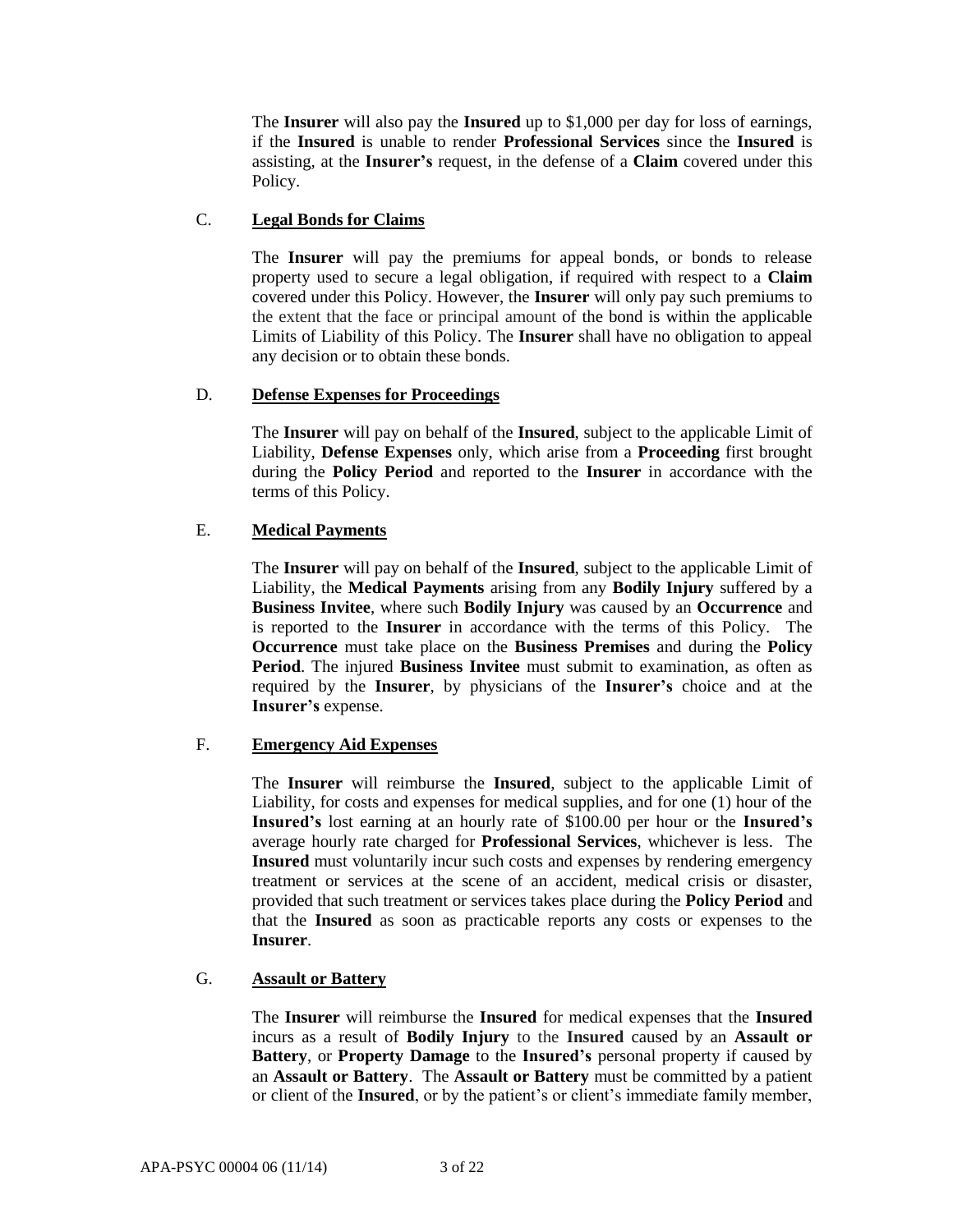#### during the **Insured's** rendering of **Professional Services**.

Provided always that:

- (1) such **Assault or Battery** takes place during the **Policy Period**;
- (2) the treatment or other services eligible for reimbursement as medical expenses are rendered within one (1) year of the **Assault or Battery**, and the medical expenses are reported to the **Insurer** within ninety (90) days from the date such treatment or service was rendered; and
- (3) the **Insured s**ubmits to examination, as often as reasonably required by the **Insurer**, by physicians of the **Insurer's** choice and at the **Insurer's** expense.

Coverage under this **Assault or Battery** Additional Coverage is excess over any other valid and collectible insurance, including workers' compensation or health insurance.

## **III. DEFINITIONS**

- A. "**Advertisement**" means a notice that is broadcast or published to the general public or specific market segments about **Professional Services** for the purpose of attracting patients or clients. For the purposes of this definition:
	- (1) notices that are published include material placed on the Internet or on similar electronic means of communication; and
	- (2) regarding websites, only that part of a website that is about the **Insured's** goods, products or services for the purposes of attracting patients or clients is considered an advertisement.
- B. "**Assault or Battery**" means the willful infliction of physical harm on the **Insured**, by a patient or their immediate family member, or any attempt thereof.
- C. "**Bodily Injury**" means bodily harm, sickness or disease, including any resulting death, and mental anguish or emotional distress resulting therefrom.
- D. "**Business Invitee**" means any natural person, including a patient or client, solely in their capacity as one who is invited by the **Insured** to enter into and remain on the **Business Premises** for a purpose directly or indirectly connected with the rendering of **Professional Services**. A **Business Invitee** shall not include any person who enters the **Business Premises** without the **Insured's** knowledge or permission, or any person who is an **Insured**.
- E. "**Business Premises**" means any location owned, leased or rented by the **Insured**  where **Professional Services** are rendered, and the ways and means immediately adjacent thereto, and may include the **Insured's** residence if **Professional Services** are regularly rendered at such residence.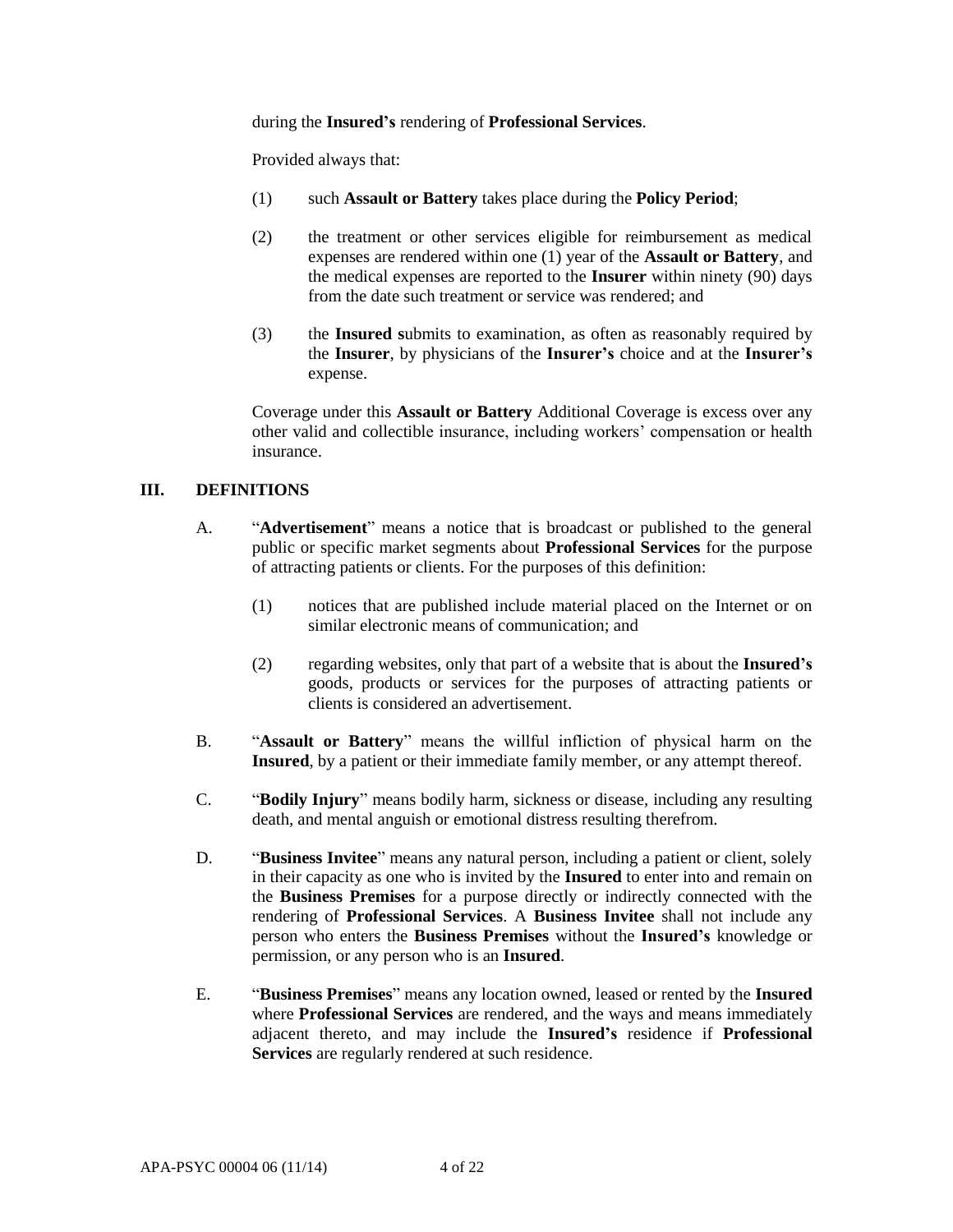- F. "**Claim**" means any:
	- (1) written demand for monetary relief made against an **Insured**;
	- (2) judicial proceeding which is commenced against an **Insured** by service of a civil complaint, notice of charges or similar pleading;
	- (3) arbitration proceeding commenced against an **Insured** by service of a demand for arbitration; or
	- (4) administrative proceeding or formal investigation commenced by a **Regulator,** but solely as respects Insuring Agreement C.

Multiple demands, proceedings or investigations arising out of the same **Professional Incident**, **Privacy Wrongful Act** or **Occurrence** shall be deemed a single **Claim**, which shall be treated as a **Claim** first made during the **Policy Period** in which the first of such multiple demands, proceedings or investigations is made against any **Insured** or in which notice of circumstances relating thereto is first given in accordance with Section VI., paragraph D., whichever occurs first.

- G. "**Damages**" means:
	- (1) settlements or judgments;
	- (2) pre-judgment or post-judgment interest; and
	- (3) costs or fees awarded in favor of the claimant.

#### **Damages** do not include:

- (a) amounts for which the **Insureds** are not legally liable;
- (b) amounts which are without legal recourse to the **Insureds**;
- (c) taxes;
- (d) the return, restitution, refund or disgorgement of fees, profits or amounts charged, held or retained by the **Insured** in connection with the rendering of **Professional Services**;
- (e) fines or penalties, except:
	- (i) as provided for in Section V.D. ; or
	- (ii) **HIPAA** fines and penalties, but solely under Insuring Agreement C.(1); or
- (f) amounts deemed uninsurable under applicable law.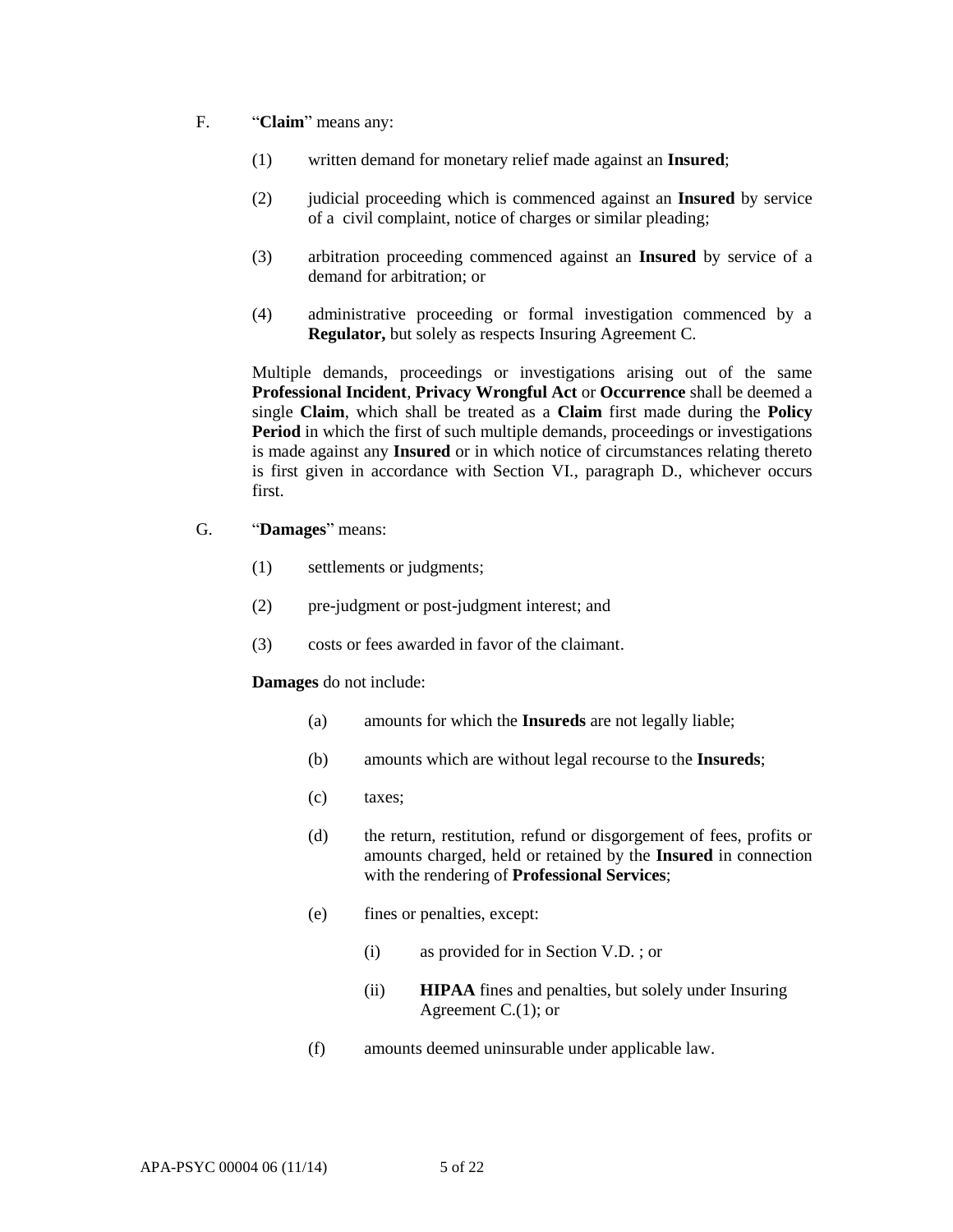H. "**Defense Expenses**" means reasonable and necessary fees, costs, charges or expenses resulting from the investigation, defense or appeal of a **Claim** or a **Proceeding**.

**Defense Expenses** do not include:

- (a) amounts incurred prior to the date a **Claim** is first made, or a **Proceeding** is first brought, and reported to the **Insurer**;
- (b) compensation or benefits of any natural person **Insured** or any overhead expenses of any **Insured** organization;
- (c) fines or penalties; or
- (d) any costs, fees or expenses to comply with a determination or decision made by a regulatory body, licensing board, agency or other organization in a **Proceeding**.
- I. "**Fire Damage**" means **Property Damage** to the tangible property of a third party other than the **Insured**, caused by a fire to premises the **Insured** rents or leases from others or to premises temporarily occupied by the **Insured** with the permission of the owner, solely for the purpose of rendering **Professional Services**. Such premises shall not include the **Insured's** residence. **Fire Damage** includes any water damage caused by such fire. The fire must not be caused intentionally by the **Insured**.

With respect to **Fire Damage**, **Property Damage** shall not include damage to any personal property owned by the **Insured**, or any other personal property of any person that is within the **Insured's** care, custody or control.

- J. "**HIPAA**" means the Health Insurance Portability and Accountability Act of 1996 (Public Law 104-191), as amended, and any regulations promulgated thereunder.
- K. "**Insured(s)**" means:
	- (1) the individual, partnership, or corporation designated as the **Named Insured** in Item 1(a) of the Declarations and the individual(s) designated as Additional **Named lnsureds** in Item 1(b) of the Declarations;
	- (2) any present or former employee, partner, executive officer, director or stockholder of the **Named Insured** designated in Item 1(a) of the Declarations, but only while acting in his or her capacity as such;
	- (3) any individual, partnership or corporation designated in Item 2 of the Declarations, but only as to matters for which a **Named Insured** may be liable;
	- (4) the lawful spouse or domestic partner (whether such status is derived by reason of statutory law, common law or otherwise) of a **Named Insured**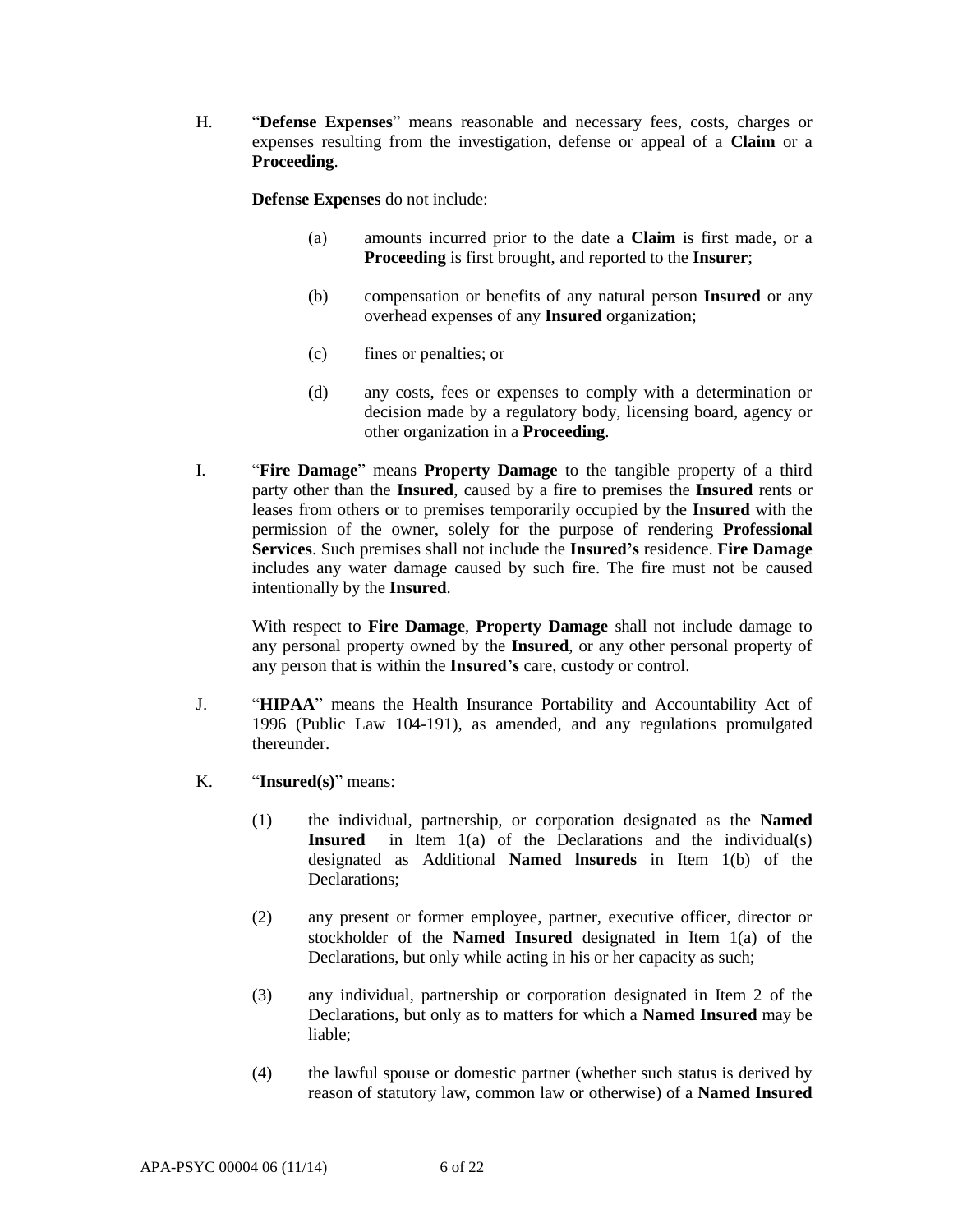arising solely out of his or her status as the spouse or domestic partner of a **Named Insured**; provided, however, that coverage shall not be afforded for any actual or alleged **Professional Incident**, **Privacy Wrongful Act** or **Occurrence** by or on the part of the spouse or domestic partner, unless such person is a **Named Insured**; and

- (5) the estates, heirs or legal representatives of any incompetent, insolvent, bankrupt or deceased person who was an **Insured** at the time the **Professional Incident**, **Privacy Wrongful Act** or **Occurrence** upon which such **Claim** is based were committed; provided, however, that coverage shall not be afforded for any actual or alleged **Professional Incident**, **Privacy Wrongful Act** or **Occurrence** by or on the part of any such estates, heirs or legal representatives.
- L. "**Insurer**" means the Insurer specified in the Declarations.
- M. "**Medical Payments**" means reasonable payments for:
	- (1) first aid administered at the time of an accident;
	- (2) necessary medical, surgical, x-ray and dental services, including prosthetic devices; and
	- (3) necessary ambulance, hospital, professional medical and nursing and funeral services,

provided that such treatment and services are rendered within one year of the **Occurrence** that caused the **Bodily Injury**.

- N. "**Named Insured**" means the natural person(s) or organization(s) named in Item 1(a) or 1(b) of the Declarations.
- O. "**Occurrence**" means:
	- (1) as respects **Bodily Injury** or **Property Damage**, an accident, including continuous or repeated exposure to substantially the same general harmful conditions. All such exposure to substantially the same general harmful conditions will be deemed to arise out of the same **Occurrence**; or
	- (2) as respects **Personal Injury or Advertising Injury,** an offense arising out of the **Insured's** business that causes **Personal Injury or Advertising Injury.** All **Damages** that arise from the same, related or repeated injurious material or act will be deemed to arise out of the same **Occurrence**, regardless of the frequency or repetition thereof, the number and kind of media used and the number of claimants.

**Occurrence** does not include the rendering of **Professional Services** or a **Privacy Wrongful Act**.

P. "**Personal or Advertising Injury**" means injury, including consequential **Bodily**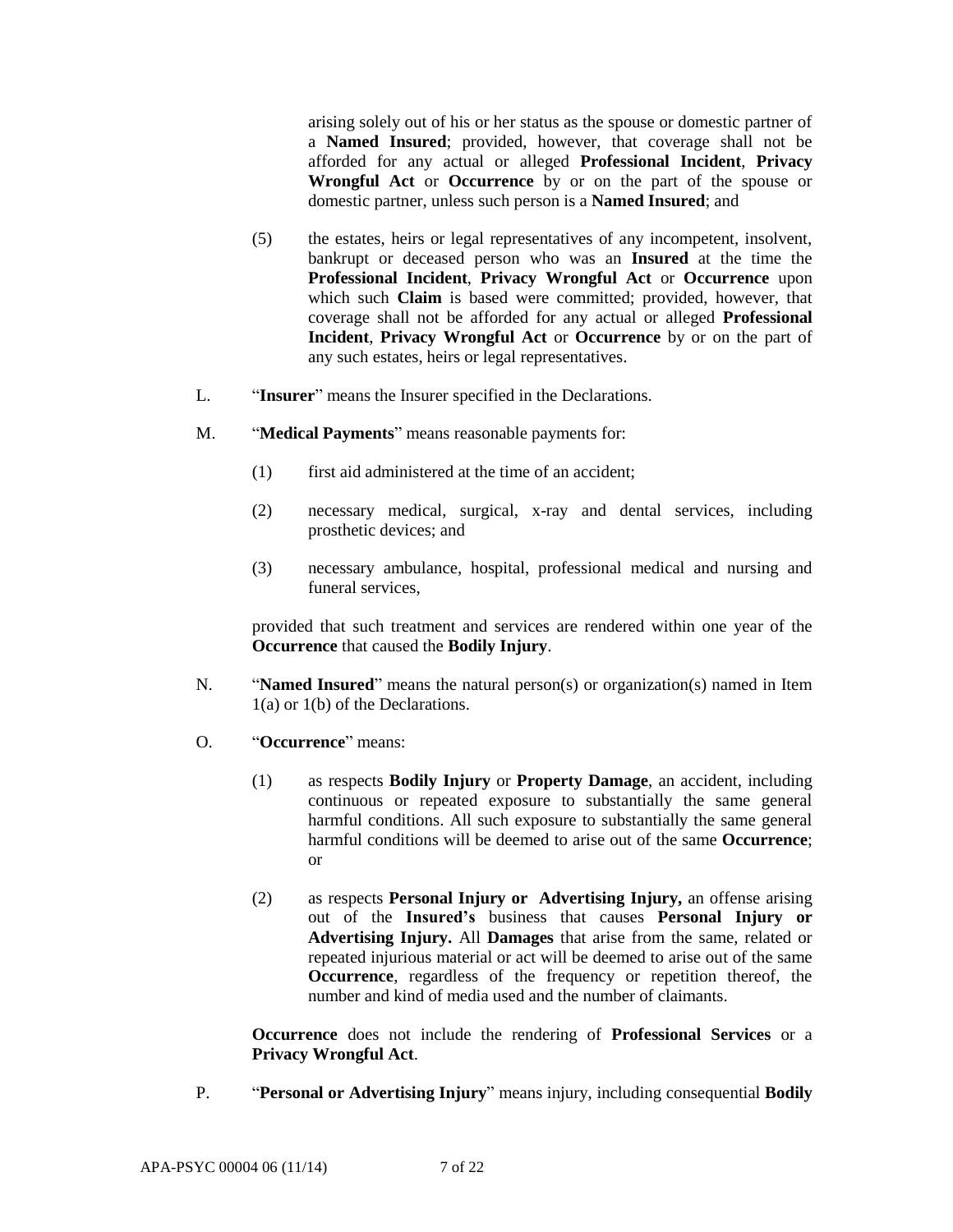**Injury**, suffered by a person other than a patient or client of the **Insured**, arising out of one or more allegations of the following offenses:

- (1) false arrest, detention or imprisonment;
- (2) malicious prosecution;
- (3) the wrongful eviction from, wrongful entry into, or invasion of the right of private occupancy of a room, dwelling or premises that a person occupies, committed by or on behalf of its owner, landlord or lessor;
- (4) oral or written publication, in any manner, of material that slanders or libels a person or organization or disparages a person's or organization's goods, products or services;
- (5) oral or written publication, in any manner, of material that violates a person's right of privacy;
- (6) the use of another's advertising idea in any **Advertisement**; or
- (7) infringing upon another's copyright, trade dress or slogan in any **Advertisement**.

#### Q. **"Personally Identifiable Information**" means:

- (1) information from which an individual may be uniquely and reliably identified, including, but not limited to an individual's name, address, telephone number, email address, in combination with their social security number, account relationships, account numbers, passwords, PIN numbers, credit card numbers or biometric information; or
- (2) personal information as defined in any U.S. federal or state privacy protection law governing the control and use of an individual's personal and confidential information, including any regulations promulgated thereunder, or any similar or related laws or regulations of any foreign jurisdiction, including but not limited to:
	- (a) "nonpublic personal information" as defined by Title V of the Gramm-Leach-Bliley Act of 1999, as amended, and any regulations promulgated thereto;
	- (b) "protected health information" as defined by **HIPAA**.
- R. **"Policy Period**" means the period commencing on the inception date shown in Item 3 of the Declarations. This period ends on the earlier of either the expiration date shown in Item 3 of the Declarations or the effective date of cancellation of this Policy.
- S. "**Pollutant**" means any solid, liquid, gaseous or thermal irritant or contaminant, including smoke, vapor, soot, fumes, acids, alkalis, chemicals and waste.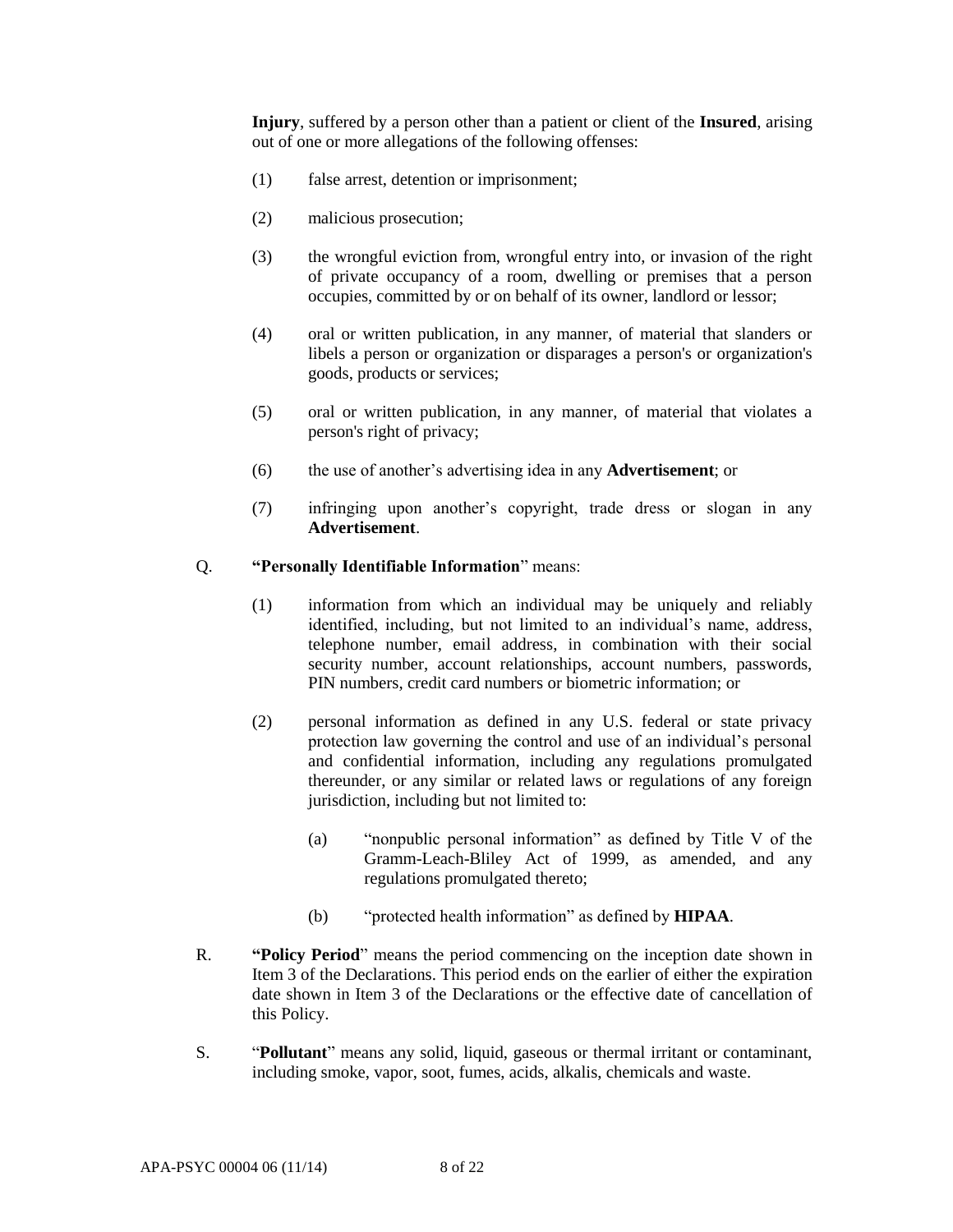- T. **"Privacy Wrongful Act"** means any actual or alleged act, error, or omission committed by any **Insured**, solely in connection with the rendering of **Professional Services**, which results in:
	- (1) the misappropriation or disclosure of **Personally Identifiable Information**;
	- (2) a breach or violation of U.S. federal or state law or regulations associated with the control and use of **Personally Identifiable Information**;

**Privacy Wrongful Act** shall not include any breach or violation of any U.S. federal or state law if such breach or violation is not the result of the actual or potential unauthorized disclosure of, or access to **Personally Identifiable Information**.

All such acts, errors or omissions, as referenced in this definition, that are actually or allegedly caused, committed, or attempted by or claimed against one or more **Insureds** arising out of the same or relating to the same or series of related facts, circumstances, situations, transactions or events shall be deemed to be the same **Privacy Wrongful Act**. **Privacy Wrongful Act** does not include an **Occurrence** or **Professional Incident**.

- U. "**Proceeding**" means any:
	- (1) hearing or disciplinary action before any regulatory body, licensing board, agency or other organization responsible for monitoring, licensing or regulating the **Insured's** conduct as respects the rendering of **Professional Services**, but only if such hearing or action is a direct result of a **Professional Incident** and such **Professional Incident** took place on or after the **Retroactive Date**;
	- (2) civil proceeding in which the **Insured** is not a defendant but has been ordered to offer deposition testimony regarding **Professional Services**; or
	- (3) civil proceeding in which the **Insured** is not a defendant but has received a subpoena for document or record production.
- V. "**Professional Incident**" means any actual or alleged negligent act, error, or omission, solely in the performance of, or actual or alleged failure to perform, **Professional Services**.

All such acts, errors or omissions, as referenced in this definition, that are actually or allegedly caused, committed, or attempted by or claimed against one or more **Insureds** arising out of the same or relating to the same or series of related facts, circumstances, situations, transactions or events shall be deemed to be the same **Professional Incident**. A **Professional Incident** does not include an **Occurrence** or a **Privacy Wrongful Act.**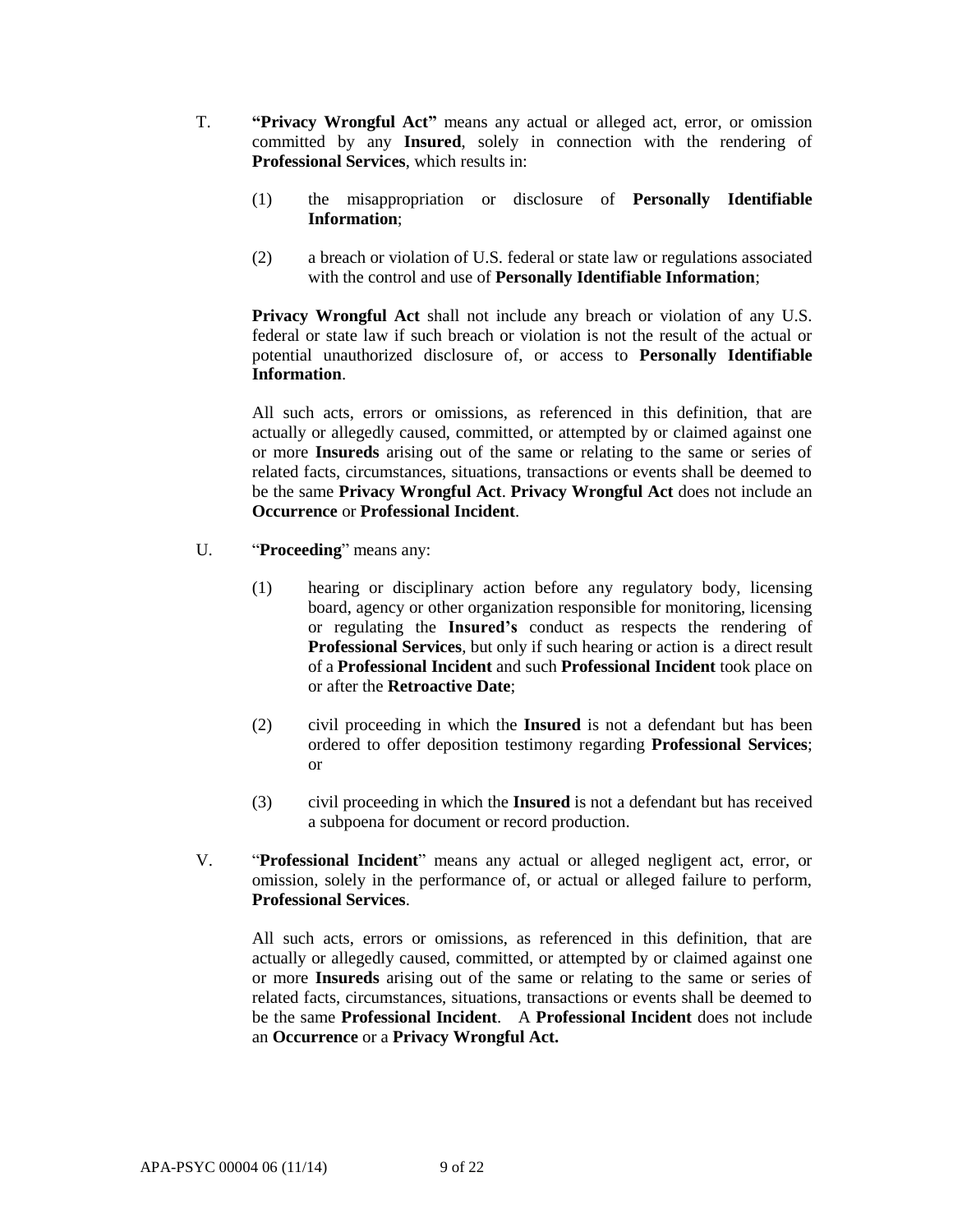- W. **"Professional Services**" means all mental health related services rendered by the **Insured**, or by any person or organization for whom the **Named Insured** is legally responsible, including but not limited to the following:
	- (1) medical services directly related with the practice of psychiatry or behavioral health with respect to evaluating, diagnosing or treating a mental disorder and routine medical care incidental to the provision of such services to patients or clients;
	- (2) the practice of forensic psychiatry, including expert testimony or assistance in legal proceedings;
	- (3) psychiatric peer review, utilization review and participation on medical or medicine review committees;
	- (4) services as a member of a formal accreditation, credentialing or standards review or similar professional board or committee;
	- (5) the publication of articles or books, and broadcasting or telecasting activities directly relating to **Professional Services**;
	- (6) formal clinical teaching activities;
	- (7) medical services as described in paragraph (1) above, when performed in the context of a clinical trial; or
	- (8) the rendering of emergency medical treatment without the expectation of compensation.

"**Professional Services**" shall not mean any medical services generally associated with the practice of Neurology, including the administration of any neurological procedures. Neurology, as referenced in this paragraph, shall mean the diagnosis and treatment of disorders of the central, peripheral and autonomic nervous systems.

- X. "**Property Damage**" means physical injury to or destruction of tangible property, including loss of use of it, or loss of use of tangible property which has not been physically injured or destroyed.
- Y. "**Regulator**" means any federal, state or local governmental authority, including but not limited to any regulatory body, licensing board, agency or other organization responsible for monitoring, overseeing or licensing the rendering of **Professional Services**.
- Z. "**Retroactive Date**" means the date set forth in Item 6 of the Declarations.
- AA. "**Sexual Misconduct**" means any type of actual, alleged, attempted, or proposed physical touching or caressing, or suggestion thereof by the **Insured** or any person for whom the **Insured** may be legally responsible, with or to any of the **Insured's** past or present patients or clients, or with or to any relative or any person who regularly resides with any such patient or client, or with or to any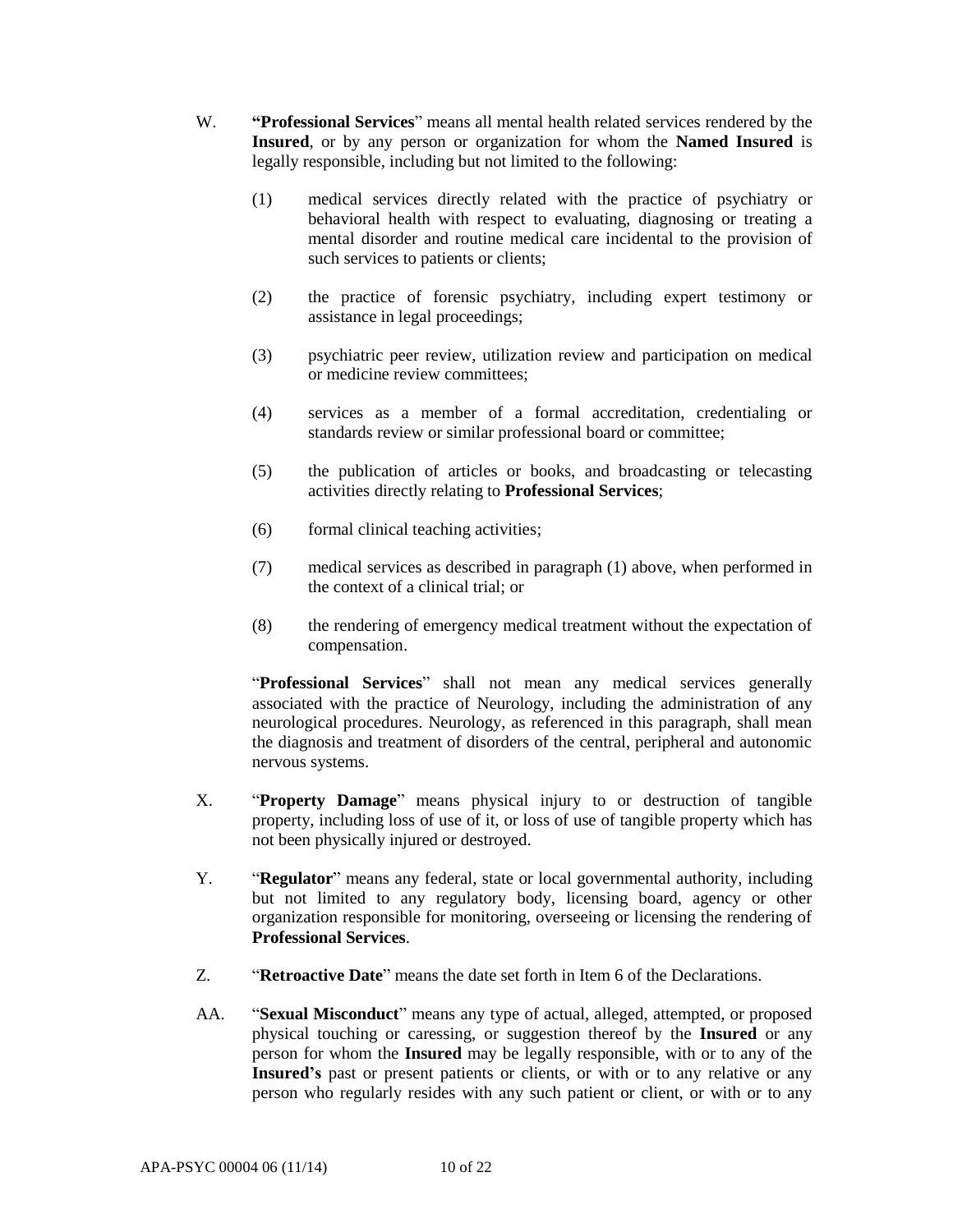person with whom such patient or client or relative has an affectionate personal relationship, which could be considered sexual in nature and/or inappropriate to any **Professional Services** being rendered.

## **IV. EXCLUSIONS**

- A. This Policy shall not cover any **Defense Expenses** or **Damages** in connection with any **Claim** or **Proceeding**:
	- (1) alleging, arising out of, based upon or attributable to an **Insured's** dishonest, fraudulent, criminal, or malicious act, error, or omission, or that of any person for whose acts the **Insured** is legally responsible.

In determining the applicability of Exclusion  $A(1)$ , the facts pertaining to, the knowledge possessed by, or any **Professional Incident, Occurrence** or **Privacy Wrongful Act** committed by, any **Insured** shall not be imputed to any other **Insured**.

- (2) alleging, arising out of, based upon or attributable to any actual or alleged discrimination, harassment, retaliation, wrongful discharge, termination or any other employment-related or employment practice claim, including but not limited to any wage-hour claim, or claim of discrimination or harassment by any party who is not an employee of the **Insured**;
- (3) for any act, error or omission of a managerial or administrative nature; provided, however, that this Exclusion shall not apply to any **Claim** or **Proceeding** arising from the rendering of **Professional Services** as set forth in Definition W.(3) and (4);
- (4) alleging, arising out of, based upon or attributable to the **Insured's** ownership or operation of a hospital or other similar facility, or any other facility which provides bed and board or in-patient care, or a laboratory;
- (5) brought by, or on behalf of, any **Insured**, or for injury or damage sustained by any spouse or person who regularly resides in the home of any **Insured**;
- (6) for **Bodily Injury** or **Property Damage** arising out of the ownership, maintenance, use, operation or entrustment to others of any automobile, watercraft, aircraft or motor vehicle, or the loading or unloading thereof;
- (7) for **Bodily Injury** or damage to the **Insured's** employee or any independent contractor or employee of any independent contractor working for such **Insured**, arising out of the course of his or her work for such **Insured**, or to the spouse or relative of such employee or independent contractor as a consequence of injury or damage to the employee or independent contractor;
- (8) alleging, arising out of, based upon or attributable to any obligation pursuant to any workers' compensation, disability benefits,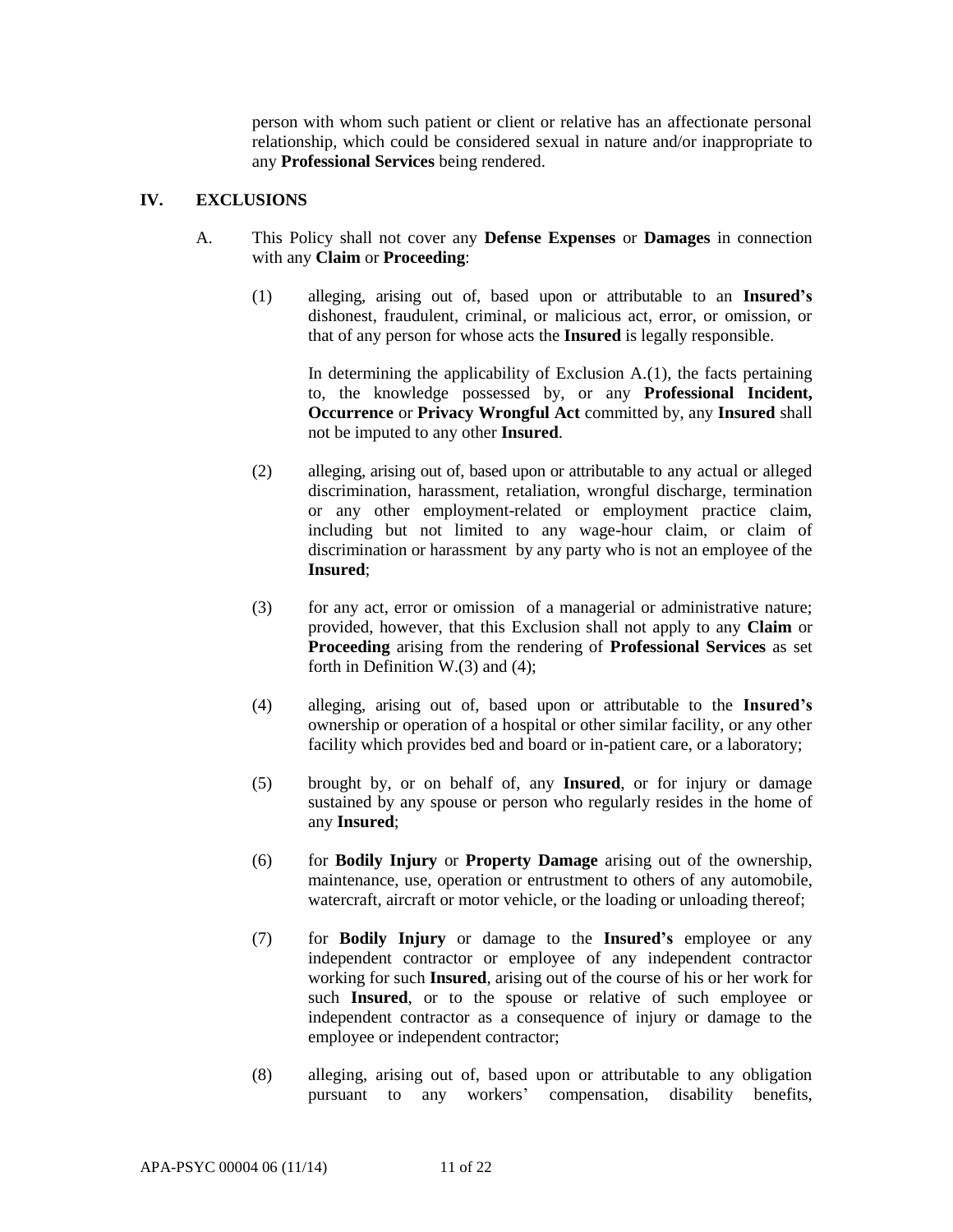unemployment compensation, unemployment insurance, retirement benefits, social security benefits or similar law;

- (9) arising out of any intentional act of plagiarism, infringement or violation of any copyright, patent, trademark or service mark or the misappropriation of intellectual property, ideas or trade secrets;
- (10) alleging, arising out of, based upon or attributable to **Property Damage** to property the **Insured** owns, rents, occupies, borrows or uses, or is in the **Insured's** care, or to premises the **Insured** has sold, given away, or abandoned; provided, however, that this Exclusion shall not apply to a **Claim** under Insuring Agreement B.(3) or Additional Coverage G.;
- (11) alleging, arising out of, based upon or attributable to any business relationship between the **Insured** and any past or present patient or client;
- (12) alleging, arising out of, based upon or attributable to any **Professional Incident** committed with the knowledge that it was a **Professional Incident**, or which, before the effective date of this Policy, the **Insured** was aware of and could reasonably have foreseen might result in a **Claim** or a **Proceeding**;
- (13) alleging, arising out of, based upon or attributable to any **Professional Service** that is not allowable since the **Insured's** professional license or registration to practice medicine or prescribe controlled substances is suspended, revoked, terminated, surrendered or is not in effect;
- (14) alleging, arising out of, based upon or attributable to any **Professional Incident** committed while the **Insured** was under the influence of a drug or intoxicant;
- (15) caused directly or indirectly by war or any act of war, invasion, act of foreign enemy, hostilities (whether or not war is declared), strike, riot or civil commotion, civil war, rebellion, revolution, insurrection, military or usurped power or terrorism;
- (16) alleging, arising out of, based upon or attributable to the design, manufacture, use, distribution, promotion, or sale of any medication, device or equipment, or protocols; provided, however, that this Exclusion shall not apply to any **Claim** or **Proceeding** arising from: (1) the prescription of an FDA approved medication to a patient in the rendering of **Professional Services**; or (2) the rendering of **Professional Services** in a clinical trial as described in Definition W.(7) provided that such clinical trial has been reviewed and approved by the FDA or an Institutional Review Board;
- (17) alleging, arising out of, based upon or attributable to, or in any way related to fungi, including mold or mildew, any mycotoxins, toxins, allergens, spores, scents, vapors, gases or by-products released by fungi, regardless of whether such fungi is: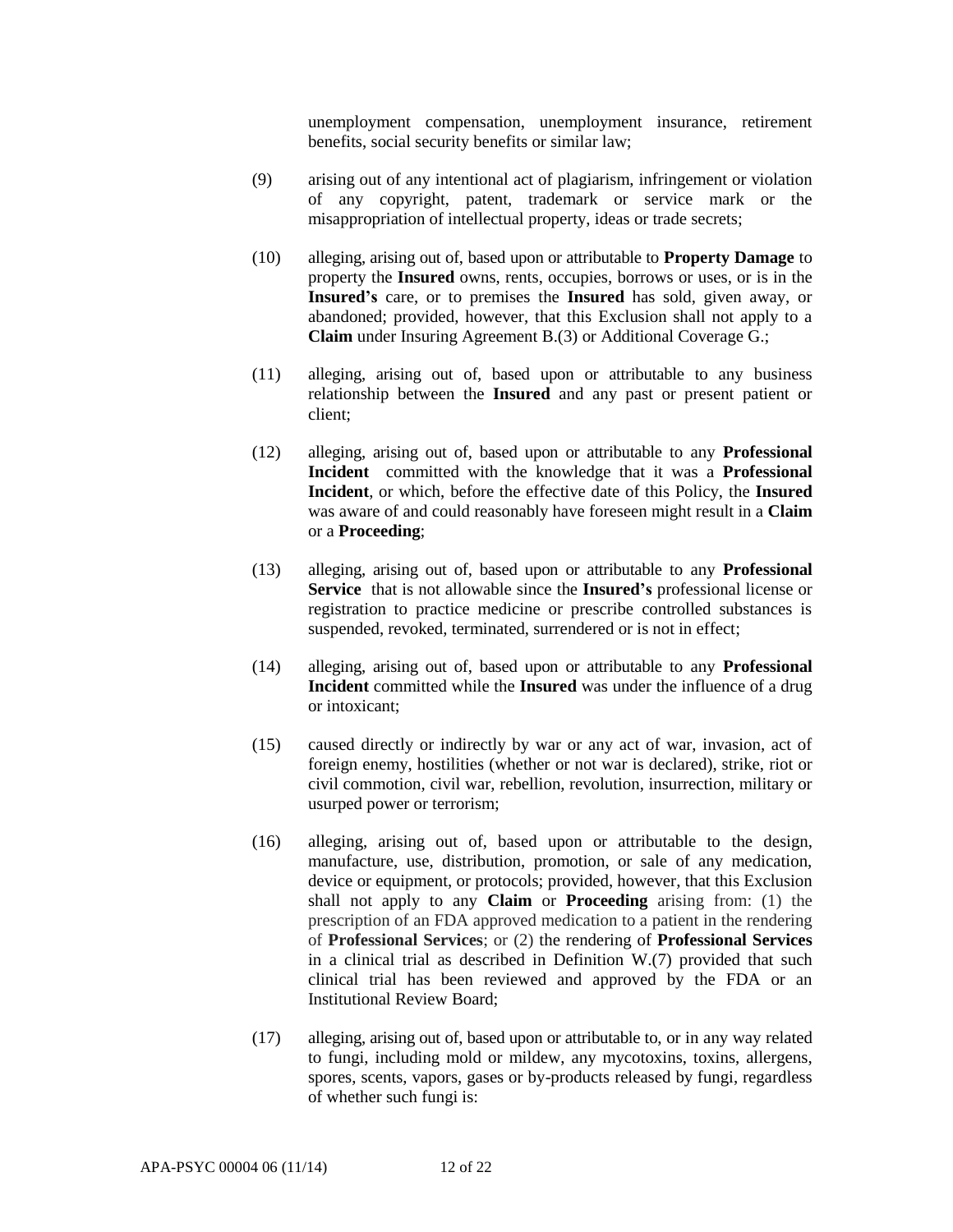- (a) airborne;
- (b) contained in a product; or
- (c) contained in or a part of any building, structure, building material or any component of any part of any of the foregoing.
- (18) alleging, arising out of, based upon or attributable to the actual, alleged or threatened discharge, dispersal, release or escape of **Pollutants**; or any liability or obligation to test, monitor, clean up, remove, contain, treat, detoxify or neutralize **Pollutants**, whether or not any of the foregoing are to be performed by or on behalf of the **Insured**.
- (19) alleging, arising out of, based upon or attributable to any procedure, treatment, course of treatment, or diagnosis that is outside the scope of the **Insured's** specialty or training;
- (20) alleging, arising out of, based upon or attributable to:
	- (a) any actual or alleged Medicare/Medicaid fraud or abuse or any other actual or alleged fraud against the government; or
	- (b) any improper or excessive billing for the cost of the **Insured's** goods or services or any other type of billing or fee dispute.
- B. This Policy shall not cover any **Defense Expenses** or **Damages** in connection with any **Claim** or **Proceeding** or any notification costs from a **Privacy Wrongful Act** based upon, arising out of, directly or indirectly resulting from or in any way involving any of the following:
	- (1) unsolicited electronic dissemination of faxes, emails, text messages or similar communications to any prospective or actual patient or **Business Invitee** of the **Insured** or to any other third party, including but not limited to any violation of the Telephone Consumer Protection Act, any federal or state anti-spam statute, or any other federal or state statute, law or regulation relating to a person's or entity's right of seclusion;
	- (2) failure, interruption or reduction in supply of utility service or infrastructure including without limitation electrical, gas, water, telephone, Internet, cable, satellite or telecommunications;
	- (3) any wireless network that is not protected by either Wi-Fi Protected Access ("WPA") or any other security protocol that provides equal or greater protections than WPA;
	- (4) the use of a laptop computer, portable computer or other portable electronic device that does not employ whole disc encryption;
	- (5) back-up tapes, optical media or any other form of portable back-up media which are not encrypted; or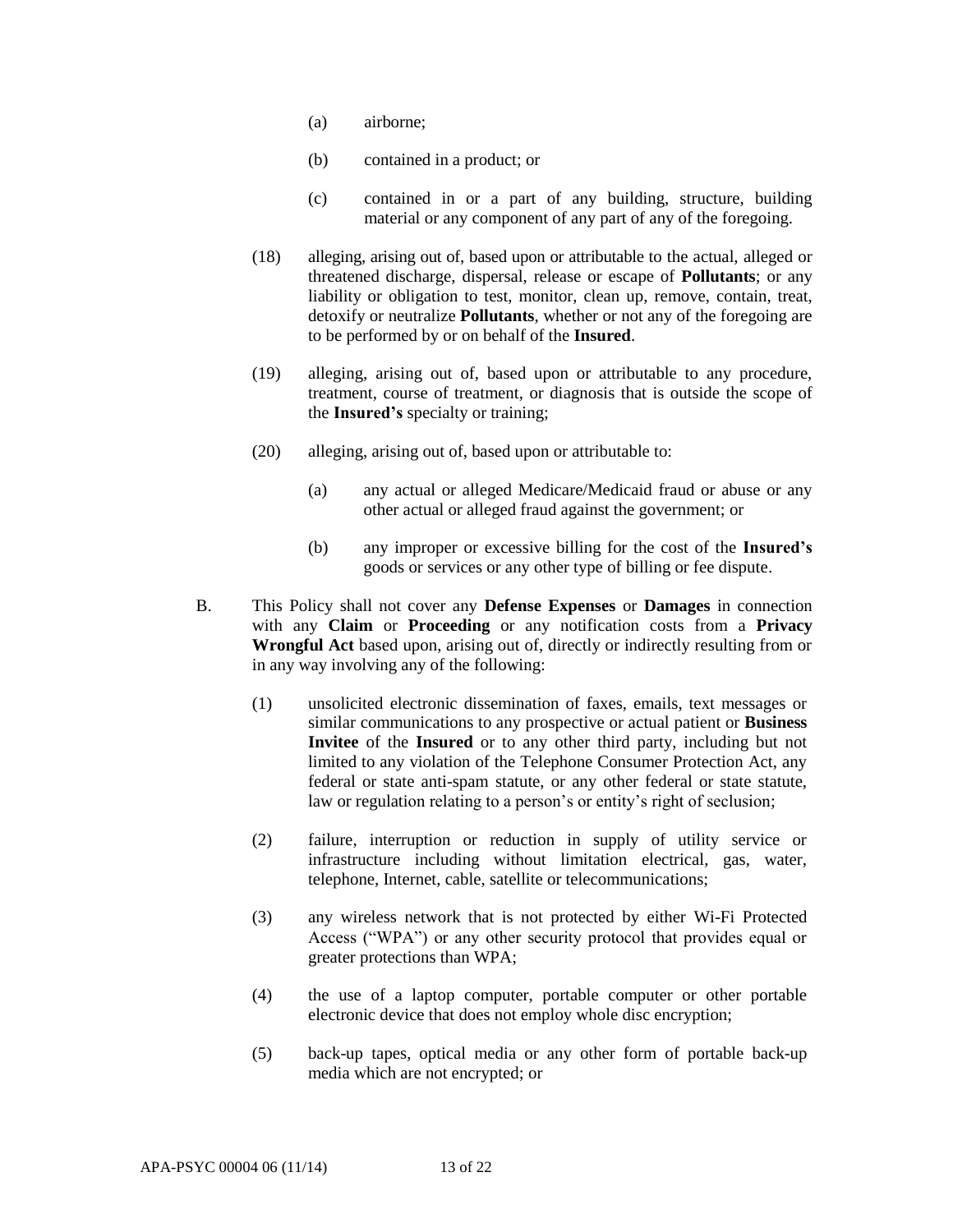(6) expiration or withdrawal of technical support by a software vendor.

## **V. LIMITS OF LIABILITY**

#### A. **Maximum Limits of Liability - Insuring Agreements:**

- (1) The Limits of Liability for the Insuring Agreements as set forth in this Section V. A. are part of, and not in addition to, the Aggregate Limit of Liability shown in Item 4(c) of the Declarations.
- (2) As respects Insuring Agreement A., the amount set forth in Item 4(a) of the Declarations ("Per Claim - Insuring Agreement A") is the most the **Insurer** will be liable to pay for **Damages** for any **Claim** under this Insuring Agreement. **Defense Expenses** are not part of, and are in addition to, the amount shown in Item 4(a) of the Declarations.
- (3) As respects Insuring Agreements B.(1) and B.(2), the amount set forth in Item 4(b) of the Declarations ("Per Claim - Insuring Agreements B.(1) and B.(2)") is the most the **Insurer** will be liable to pay for **Damages** for any **Claim** under these Insuring Agreements. **Defense Expenses** are not part of, and are in addition to, the amount shown in Item 4(b) of the **Declarations**
- (4) As respects Insuring Agreement B.(3), \$150,000 is the most the **Insurer**  will be liable to pay for **Damages** for all **Claims** for **Fire Damage** under this Insuring Agreement, regardless of the number of such **Claims**.
- (5) As respects Insuring Agreement C., \$25,000 is the most the **Insurer** will be liable to pay for: (a) **Damages** and **Defense Expenses** for all **Claims**  under this Insuring Agreement, regardless of the number of such **Claims**; and (b) all notification costs arising from a **Privacy Wrongful Act** under paragraph (2) of this Insuring Agreement, regardless of the number of such **Privacy Wrongful Acts**. Such **Defense Expenses** are part of, and not in addition to, the Aggregate Limit of Liability set forth in Item 4(c) of the Declarations.
- (6) If the **Insurer** has named an additional **Named Insured** in Item 1(b) of the Declarations, the applicable Limits of Liability will apply separately to each such additional **Named Insured**, but only with respect to the coverage provided under Insuring Agreement A.
- (7) In the event that a **Claim** is made against the **Insureds** for which coverage may be provided under both Insuring Agreement A. and Insuring Agreement B. of this Policy, coverage shall only be provided under one Insuring Agreement and such **Claim** shall be subject to only "each Claim" Limit of Liability.

#### B. **Aggregate Limit of Liability:**

The amount set forth in Item  $4(c)$  of the Declarations ("Aggregate") is the maximum total amount the **Insurer** will be liable to pay for: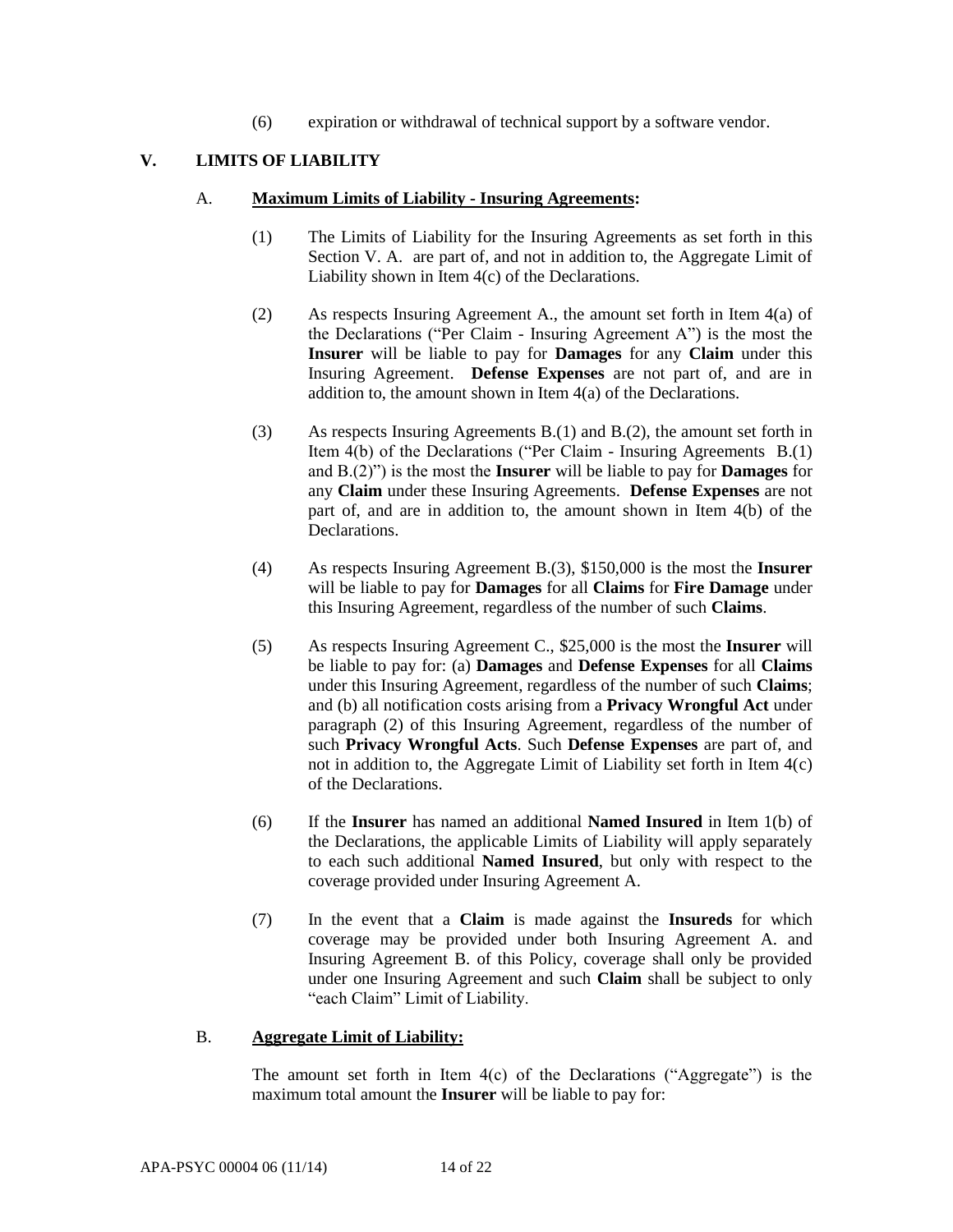- (1) **Damages** for all **Claims** under Insuring Agreements A. and B.; and
- (2) **Damages** and **Defense Expenses** for all **Claims** and notification costs under Insuring Agreement C.,

regardless of the number of **Claims** under all Insuring Agreements, including **Claims** involving, or at any time involving, any allegation of **Sexual Misconduct**.

## C. **Maximum Limit of Liability - Sexual Misconduct:**

\$25,000 is the most the **Insurer** will be liable to pay for all **Claims** against the **Insured** involving any **Sexual Misconduct** by the **Insured** or by any person for whom the **Insured** may be legally responsible. If any **Sexual Misconduct** is alleged at any stage during a **Claim**, all allegations in that **Claim** which arise out of the same or related professional treatment or relationship will be subject to that \$25,000 maximum. If the **Insurer** has paid this \$25,000 maximum, it will no longer have any duty to defend any **Claim** involving any **Sexual Misconduct**. This \$25,000 maximum is part of, and not in addition to, the Limits of Liability shown in Items 4(a) and 4(c) of the Declarations.

## D. **Maximum Limit of Liability - Punitive Damages:**

\$250,000 is the most the **Insurer** will be liable to pay for punitive or exemplary damages, or the multiple portion of any multiplied damages award arising from a **Claim**, regardless of the number of such **Claims**. The **Insurer** will be liable for such damages only to the extent such damages are insurable under the applicable law. This \$250,000 maximum is part of, and not in addition to, the Limits of Liability shown in Items 4(a) and 4(c) of the Declarations.

## E. **Maximum Limits of Liability - Additional Coverages:**

- (1) The Limits of Liability applicable to Section II., Additional Coverages, are in addition to, and not part of, the Limits of Liability applicable to Section I., Insuring Agreements.
- (2) As respects Additional Coverage D., the amount set forth in Item 4(d) of the Declarations ("Per Proceeding") is the most the **Insurer** will be liable to pay for **Defense Expenses** incurred with respect to each **Proceeding**.
- (3) As respects Additional Coverage E., \$100,000 is the most the **Insurer**  will be liable to pay for **Medical Payments** caused by an **Occurrence,**  regardless of the number of such **Occurrences.**
- (4) \$15,000 is the most the **Insurer** will reimburse the **Insured** for the costs and expenses for medical supplies under Additional Coverage F., including one (1) hour of the **Insured's** lost earning at \$100.00 per hour or the **Insured's** average hourly rate charged for **Professional Services**, whichever is less.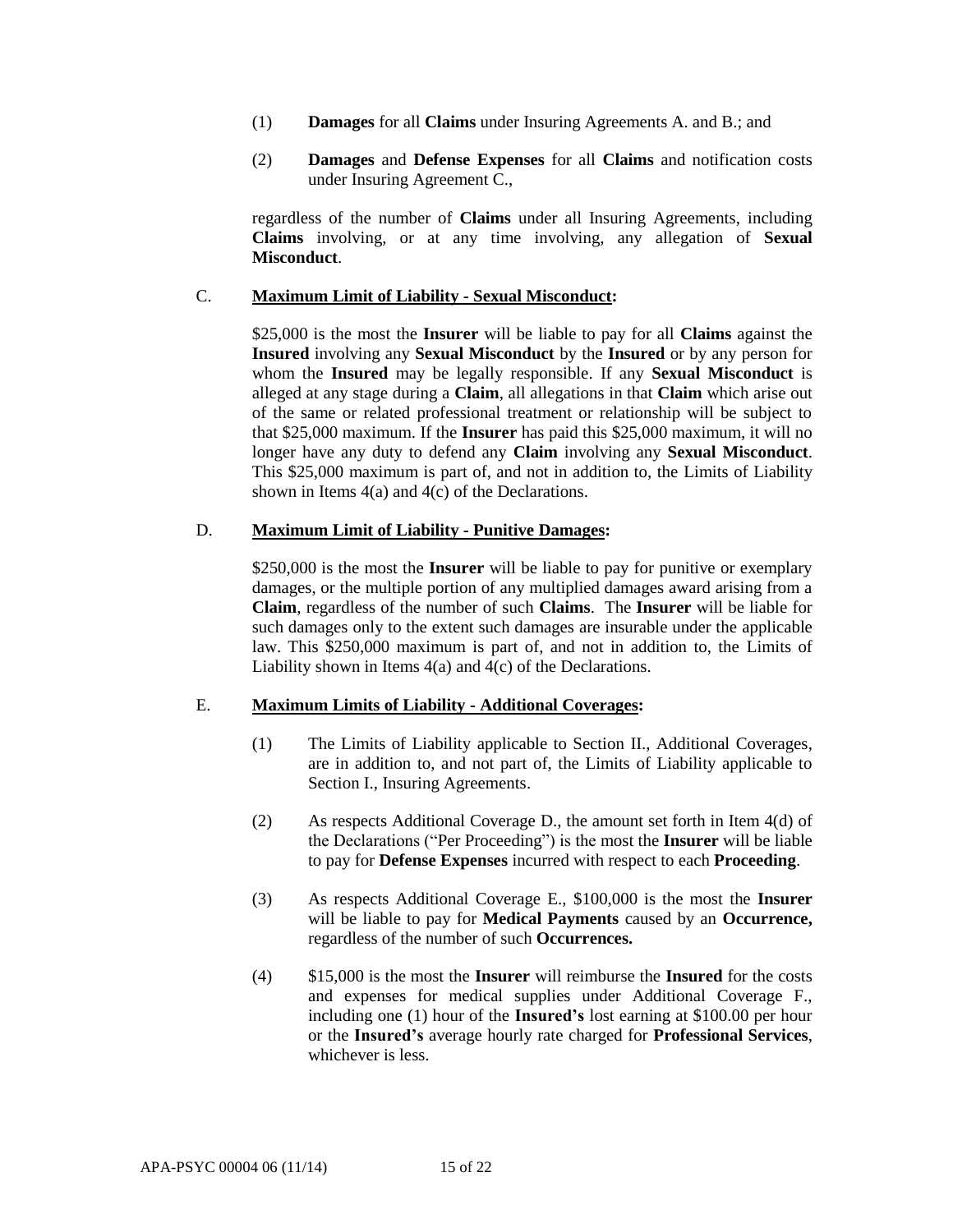- (5) \$25,000 is the most the **Insurer** will reimburse the **Insured** for medical expenses as a result of **Bodily Injury** or **Property Damage** caused by an **Assault or Battery** under Additional Coverage G.
- (6) If the **Insurer** has named an additional **Named Insured** in Item 1(b) of the Declarations, the Limits of Liability shown in the Declarations will apply separately to each such additional **Named Insured**, but only with respect to the coverage provided under Additional Coverage D.

## F. **Effect of Paying Limits of Liability:**

- (1) If the **Insurer** fully pays the Sexual Misconduct Limit of Liability set forth in paragraph C. of this Section V., it will have no duty to pay any additional amount(s) in connection with any **Claim** involving, or at any time involved, any allegation of **Sexual Misconduct**.
- (2) If the **Insurer** fully pays the Fire Damage Limit of Liability set forth in paragraph A.(4) of this Section V., it will have no duty to pay any additional amount(s) in connection with any **Claim** involving **Fire Damage**.
- (3) If the **Insurer** fully pays the Privacy Wrongful Act Limit of Liability set forth in paragraph  $A(5)$  of this Section V, it will have no duty to pay any additional amount(s) in connection with any **Claim** involving, or any notification costs arising from, a **Privacy Wrongful Act**.
- (4) If the **Insurer** fully pays the Limit of Liability applicable to a particular **Claim** under Insuring Agreements A., B. or C., it will have no duty to pay any additional amount(s) under Additional Coverages A., B. or C. in the event such Additional Coverages would otherwise apply to such **Claim**.
- (5) If the **Insurer** fully pays the Aggregate Limit of Liability set forth in Item  $4(c)$  of the Declarations, it will have no duty to: (i) pay any additional amount(s) in connection with any **Claim**, whether or not the Limit of Liability applicable to such **Claim** has been exhausted; (ii) defend any **Claim**; (iii) pay any additional amount(s) under Insuring Agreement  $C.(2)$ ; or (iv) pay any additional amount(s) under Section II. Additional Coverages.

## **VI. NOTICE PROVISIONS**

- A. The **Insured** must give the **Insurer** or its authorized agent written notice of any:
	- (1) **Claim** as soon as practicable after it is first made; or
	- (2) **Proceeding** as soon as practicable after it is first brought,

but in no event more than sixty (60) days after the end of the **Policy Period**.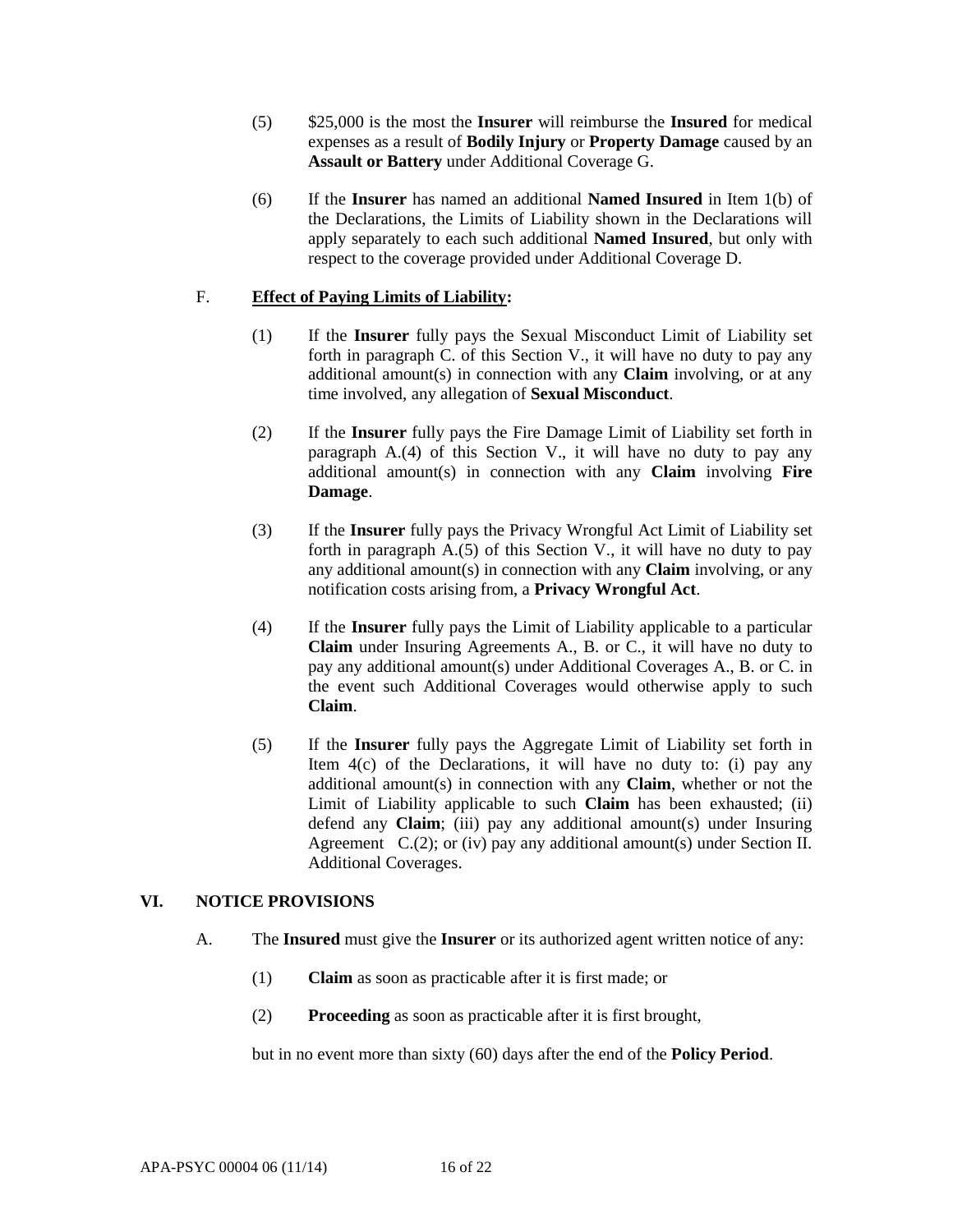However, in the event the **Insured** has obtained an Extended Reporting Period endorsement pursuant to Section VIII., notice of a **Claim** may be provided during the Extended Reporting Period.

- B. The **Insured** must also, as soon as possible, record and notify the **Insurer** of the specifics of the **Claim** or **Proceeding** and the date the **Insured** first received notice of it.
- C. The **Insured** must provide the **Insurer** or its authorized agent with a copy of all demands or legal papers the **Insured** receives as respects a **Claim** or **Proceeding.**
- D. If, during the **Policy Period**, the **Insured** first becomes aware of a **Professional Incident, Occurrence** or **Privacy Wrongful Act** which the **Insured** believes may give rise to a **Claim**, in order for any resulting **Claim** to be covered, the **Insured** must give the **Insurer** or its authorized agent written notice during the **Policy Period** of such **Professional Incident, Occurrence** or **Privacy Wrongful Act.** Such notice must state when and where the **Professional Incident, Occurrence** or **Privacy Wrongful Act** took place, the names and addresses of any witnesses and/or injured people, and the nature and location of any injury or damage.
- E. Solely as respects "notification costs" coverage under Insuring Agreement C.(2), the **Insured** must give the **Insurer** or its authorized agent written notice of the **Privacy Wrongful Act** as soon as practicable and obtain the **Insurer's** prior written approval before incurring notification costs as respects such **Privacy Wrongful Act**.
- F. Solely as respects **Medical Payments** coverage under Additional Coverage E., the **Insured** must give the **Insurer** or its authorized agent written notice of the **Occurrence** as soon as practicable after it takes place, but in no event more than sixty (60) days after the end of the **Policy Period**. In addition, such **Medical Payments** must be reported to the **Insurer** within ninety (90) days from the date such medical treatment or service was rendered to the injured **Business Invitee**.

## **VII. DEFENSE OF CLAIMS AND PROCEEDINGS, AND SETTLEMENT**

With respect to **Claims** under Insuring Agreements A. and B., the **Insurer** has the right and duty to defend, at the **Insurer's** expense and using counsel selected by the **Insurer**, any **Claim** against the **Insured** covered under such Insuring Agreements, even if the **Claim** is groundless, false or fraudulent. The **Insurer** also has the right to investigate any **Claim** and, with the **Insured's** written consent, to settle any **Claim** if the **Insurer**  believes that settlement is proper.

With respect to **Claims** under Insuring Agreement C., the **Insured** has the right and duty to defend, subject to the Limits of Liability and using counsel selected by the **Insured** and approved in advance by the **Insurer**, any **Claim** against the **Insured** covered under such Insuring Agreement, even if the **Claim** is groundless, false or fraudulent.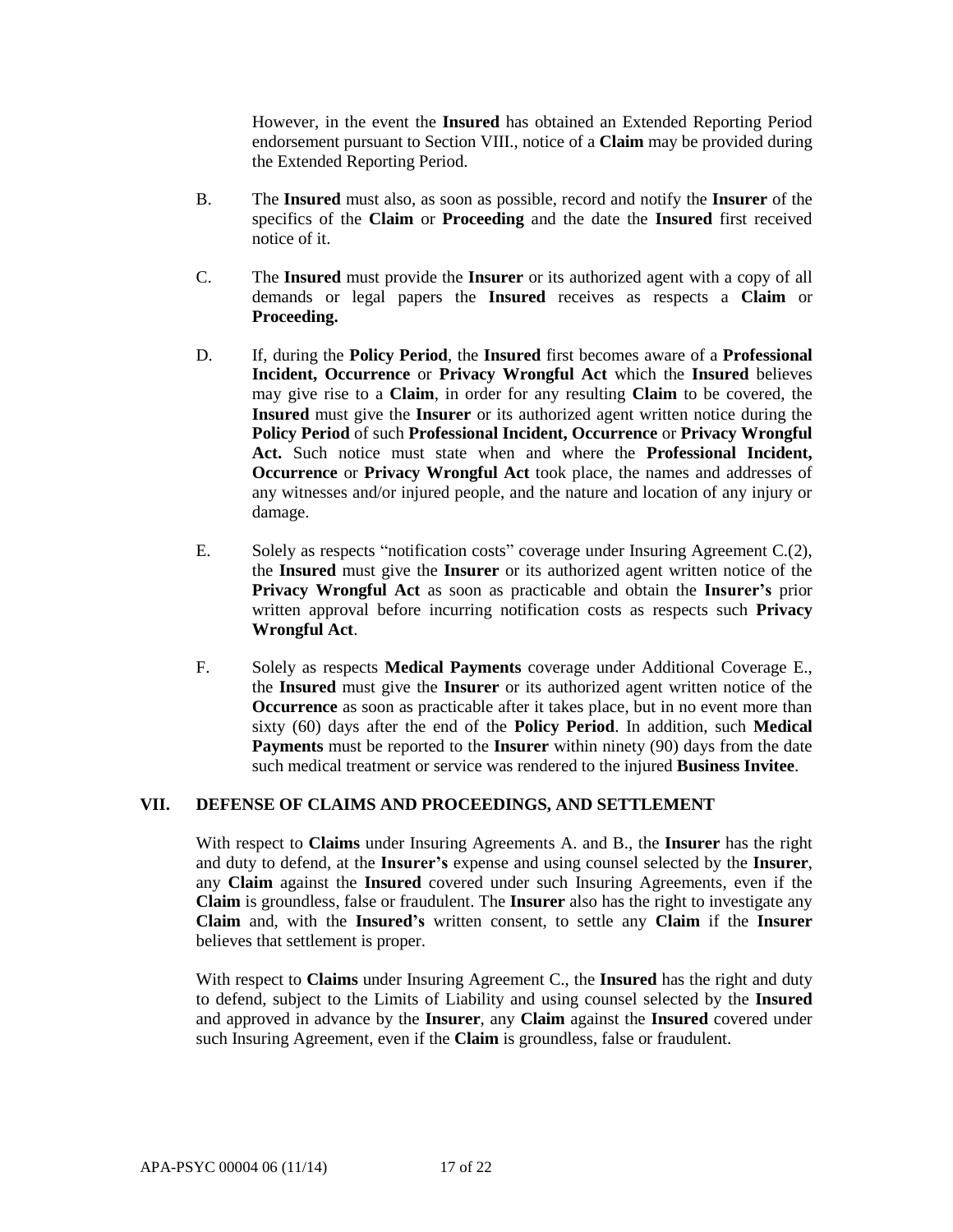With respect to **Proceedings** under Additional Coverage II.B., the **Insurer** has the right and duty to defend, subject to the Limits of Liability and using counsel selected by the **Insurer**, any **Proceeding** against the **Insured** covered under such Additional Coverage.

The **Insureds** agree to give the **Insurer** full cooperation and provide such information as the **Insurer** may reasonably require relating to the defense of any **Claim** or **Proceeding**, the settlement of any **Claim** and the prosecution of any counterclaim, cross-claim or third-party claim, including without limitation the assertion of any indemnification or contribution rights.

The **Insured** shall not admit or assume any liability, incur any **Defense Expenses**, offer to settle any matter, enter into any settlement agreement or stipulate to any judgment without the **Insurer's** prior written consent, such consent not to be unreasonably withheld. Any amounts incurred by the **Insured** or any settlements or judgments agreed to by the **Insured** without such consent shall not be covered by this Policy.

#### **VIII. EXTENDED REPORTING PERIOD**

- A. If the **Insured** or the **Insurer** cancels or non-renews this Policy, the **Insured** has the right to buy an Extended Reporting Period endorsement. However, the **Insured** will not have this right if the **Insurer** cancels for non-payment of premium.
- B. The Extended Reporting Period endorsement will apply only to otherwise covered **Claims** for **Professional Incidents, Privacy Wrongful Acts** or **Occurrences** first taking place on or after the **Retroactive Date**, but before the end of the **Policy Period**. This endorsement will apply to **Claims** that are first made against the **Insured** after the **Policy Period** and during the Extended Reporting Period, and that are reported in writing to the **Insurer** or its authorized agent as soon as practicable after they are made, but in no event later than ninety (90) days after the **Insured** first becomes aware of a **Claim** against the **Insured**. Any such **Claims** will be deemed to have been first made during the **Policy Period** and will be subject to the same applicable Limits of Liability set forth in Item 4 of the Declarations. This Extended Reporting Period endorsement shall not increase or amend the applicable Limits of Liability.
- C. To obtain the Extended Reporting Period endorsement the **Insured** must request it from the **Insurer** in writing within ninety (90) days after the **Policy Period** ends and pay the **Insurer** the premium when due. If the **Insured** does so, neither the **Insured** nor the **Insurer** may cancel the Extended Reporting Period endorsement. The term of the Extended Reporting Period, and the premium will be shown in Item 7 of the Declarations, and the premium shall be deemed fully earned at the inception of the Extended Reporting Period endorsement.
- D. The **Insurer** will not charge an **Insured** a premium for the Extended Reporting Period endorsement if such **Insured**:
	- (1) dies or becomes permanently disabled, so that such **Insured** cannot continue to practice as a psychiatrist;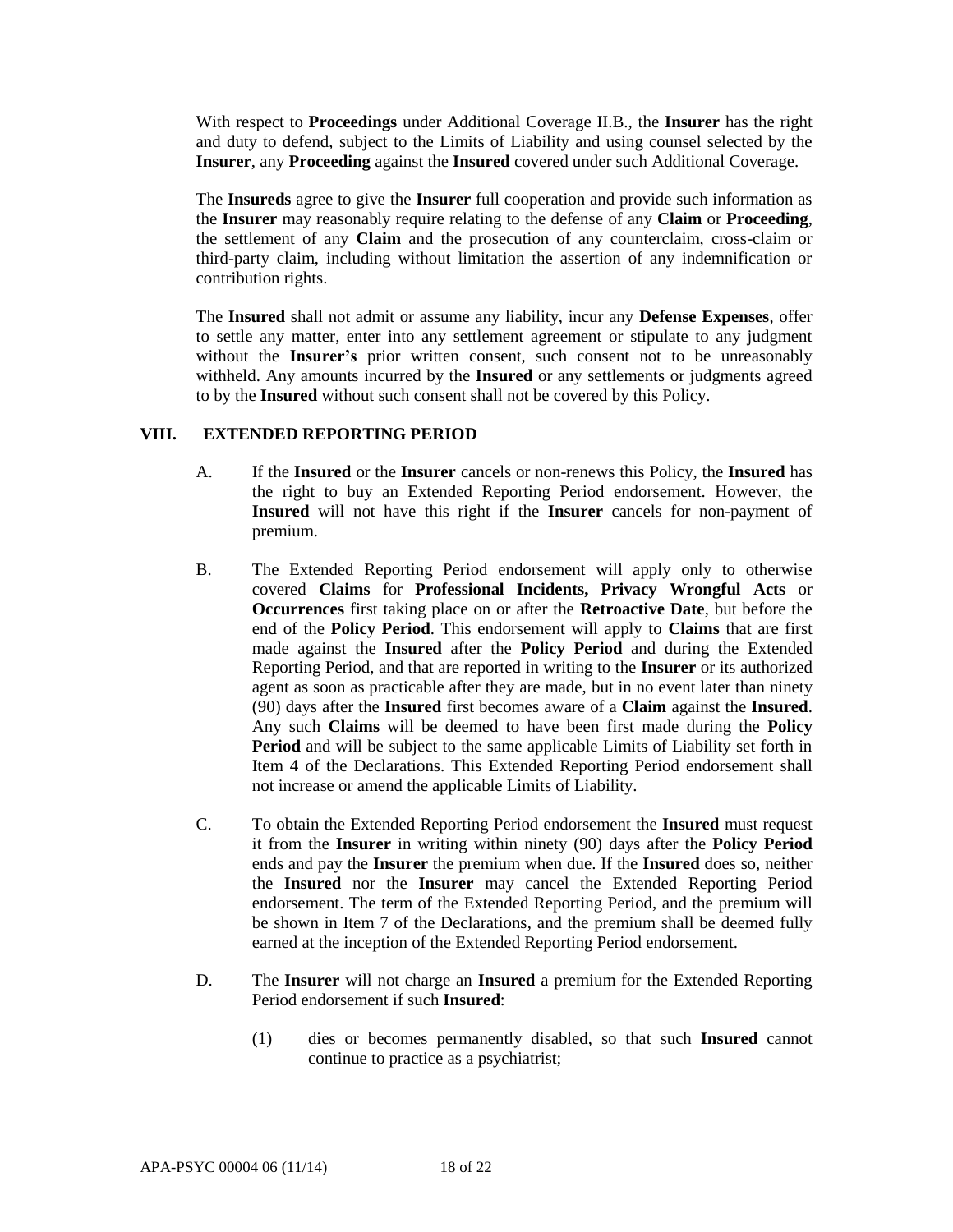- (2) permanently retires as a psychiatrist, is at least 55 years old, and has been insured by the **Insurer** or an affiliate thereof for 5 consecutive years; or
- (3) has been insured by the **Insurer** or an affiliate thereof for 10 consecutive years.
- E. Paragraph D. above shall apply only in the event that the **Insured** or a legal representative thereof:
	- (1) requests such endorsement from the **Insurer** in writing within sixty (60) days after the **Policy Period** ends;
	- (2) provides the **Insurer** with reasonable proof of death, permanent disability or permanent retirement, as applicable; and
	- (3) provides the **Insurer** with written confirmation that: (i) as respects an **Insured** described in D.(2) above, during the 5 years prior to the end of the **Policy Period**, there has not been a **Claim** against such **Insured** for **Sexual Misconduct**, nor has the **Insured** engaged in any **Sexual Misconduct** which may result in such a **Claim;** or (ii) as respects an **Insured** described in D. (3) above, during the 10 years prior to the end of the **Policy Period**, there have been no **Claims** against such **Insured.**
- F. If an **Insured** permanently retires as a psychiatrist, but does not meet any of the other requirements set forth in paragraph D. above, such **Insured** will be required to pay the premium amount shown in Item 7 of the Declarations.
- G. If the **Insurer** does not receive the **Insured's** written request and payment as required in this Section VIII., the **Insured** will have no right to purchase an Extended Reporting Period endorsement at any later date.

## **IX. OTHER INSURANCE**

The insurance provided by this Policy shall apply only as excess over any other valid and collectible insurance, self-insurance plan or self-funded vehicle whether such other insurance, plan or vehicle is stated to be primary, contributory, excess, contingent or otherwise, unless such other insurance, plan or vehicle is written specifically as excess insurance over the applicable Limits of Liability provided by this Policy. Except as respects the coverage provided under Insuring Agreement C., this Policy shall specifically be excess of any other valid and collectible insurance pursuant to which any other insurer has a duty to defend a **Claim** for which this Policy may be obligated to pay **Damages** or **Defense Expenses**. This Policy shall not be subject to the terms and conditions of any other insurance policy.

Two or more policies of Psychiatrists' Professional and Business Liability Insurance may have been issued by the **Insurer** or an affiliate thereof to persons or organizations other than the **Insured**. These policies may also provide coverage for a **Claim** or **Proceeding** involving the same or continuous, repeated, or related **Professional Incidents**, **Privacy Wrongful Acts** or **Occurrences** for which the **Insured** and persons or organizations covered in those other policies are jointly and severally liable. In such an event, and subject to the Limits of Liability set forth in the Declarations and Section V., the **Insurer**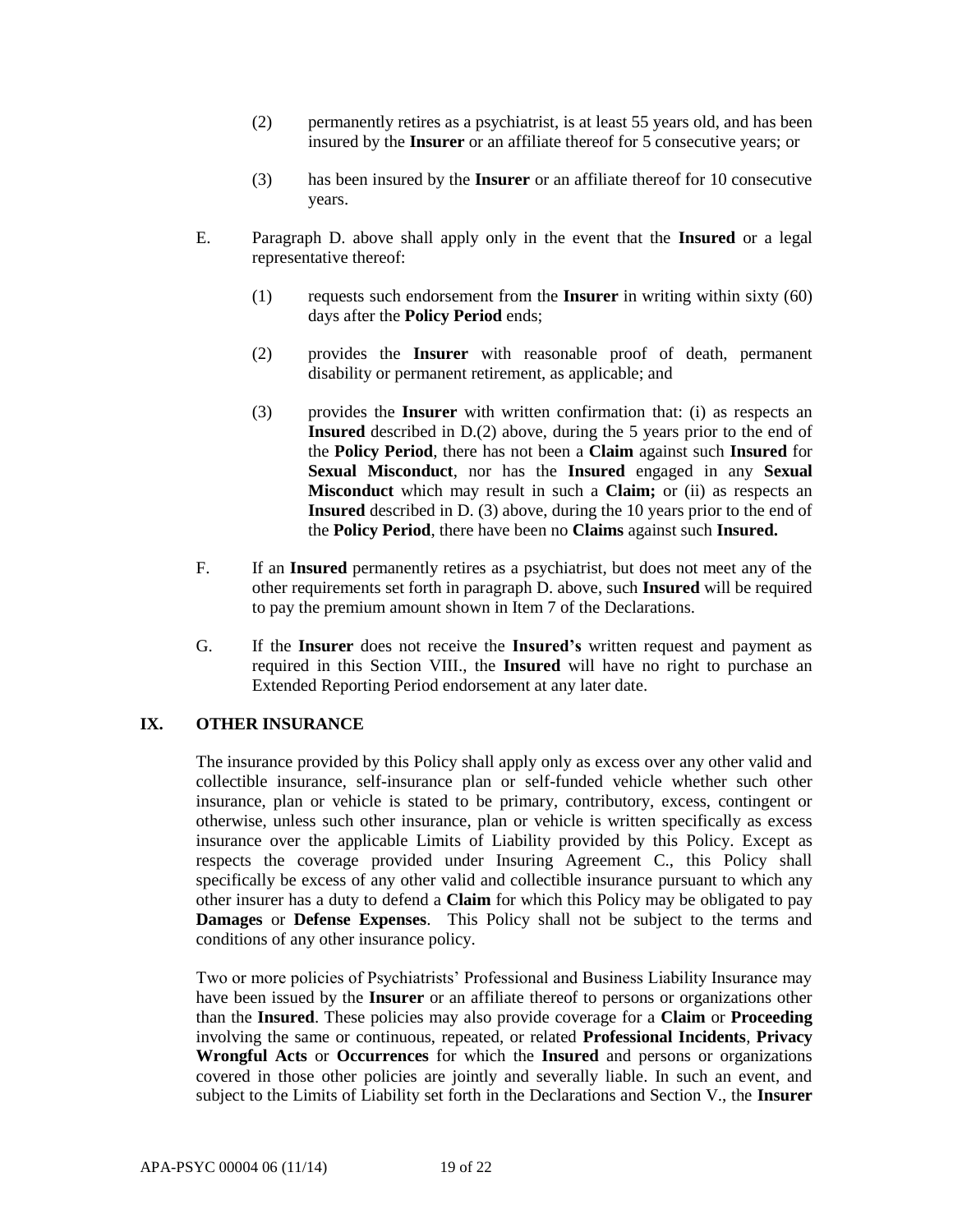shall not be liable under this Policy for a greater proportion of the total loss from that **Claim** or **Proceeding** than this Policy's applicable Limits of Liability bears to the total applicable Limits of Liability under all such policies. In addition, the total amount payable under the applicable Limits of Liability under all such policies in connection with that **Claim** or **Proceeding** will not exceed the highest single per **Claim** or **Proceeding** Limit of Liability under any of such policies.

#### **X. REPRESENTATIONS**

By accepting this Policy, the **Insured** agrees that the particulars and statements in the application submitted in connection with the underwriting of this Policy are true and that they are the **Insured's** agreements and representations.

The **Insured** acknowledges that this Policy is issued in reliance upon the truth of those particulars and statements, which are deemed to be incorporated into and constitute a part of this Policy and which are the basis for this Policy.

## **XI. CANCELLATION**

The first **Named Insured** may cancel this Policy by surrendering it to the **Insurer** or to any of its authorized agents, or by mailing the **Insurer** written notice stating when thereafter the cancellation will be effective. The **Insurer** may cancel this Policy by mailing to the first **Named Insured** at the address shown in Item 1(a) of the Declarations written notice stating when, not less than ninety (90) days thereafter, such cancellation will be effective. However, if the first **Named Insured** has not paid a premium when due, the **Insurer** may cancel this Policy by mailing to the first **Named Insured** at the address shown in Item  $1(a)$  of the Declarations written notice stating when, not less than fifteen (15) days thereafter, such cancellation will be effective.

The mailing of the notice as stated above will be sufficient proof of notice. The time of surrender or the effective date of cancellation stated in the notice will become the end of the **Policy Period**. Delivery of written notice will be the equivalent of mailing.

If the first **Named Insured** cancels this Policy, the unearned premium will be computed in accordance with the customary short rate table and procedure. If the **Insurer** cancels, unearned premium will be computed pro-rata. Premium adjustment may be made either at the time cancellation is effected or as soon as practicable after cancellation becomes effective, but payment or tender of unearned premium is not a condition of cancellation.

If applicable insurance department regulations require different times, content or procedures with respect to cancellation, this Policy will be cancelled in accordance with such regulations as in effect at the time of such cancellation.

## **XII. AUTHORIZATION AND NOTICES**

The **Insureds** agree that the first **Named Insured** named in Item 1(a) of the Declarations shall act on behalf of all **Insureds** with respect to all matters pertaining to this Policy including: (1) giving notice of any **Claim** or circumstance which may result in a **Claim**; (2) giving notice and information regarding any Additional Coverages under Section II.; (3) giving and receiving of all correspondence and information; (4) giving and receiving notice of cancellation; (5) consenting, or withholding consent, to the settlement of a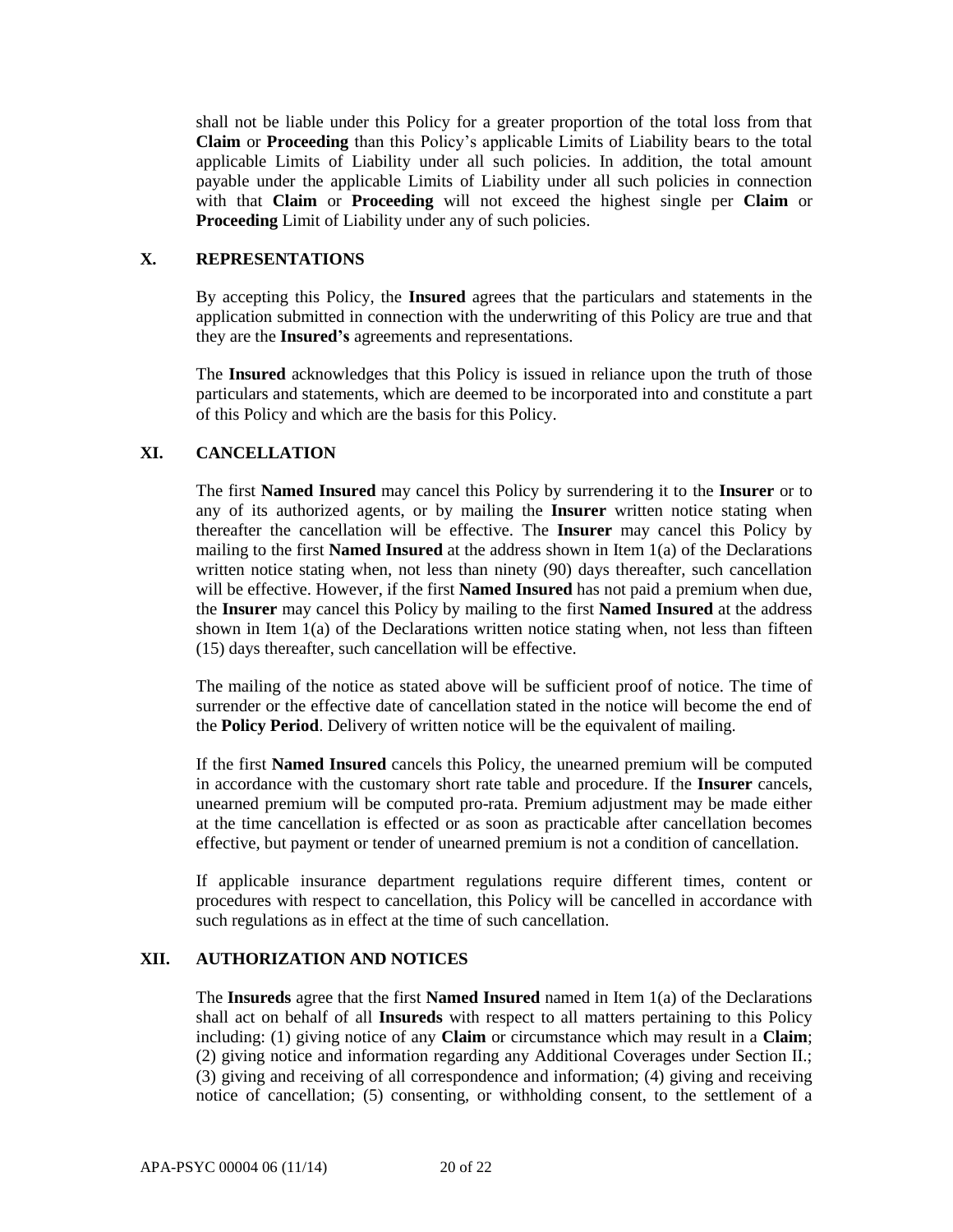**Claim** recommended by the **Insurer**; (6) payment of premiums; (7) receiving of any return premiums; (8) receiving and accepting of any endorsements issued to form a part of this Policy; and (9) the exercising of any right to an Extended Reporting Period endorsement pursuant to Section VIII.

## **XIII. TERRITORY**

This Policy applies to **Professional Incidents, Privacy Wrongful Acts** or **Occurrences** taking place anywhere in the world, to the extent permitted by law. However, any **Claim**  or **Proceeding** arising from such **Professional Incidents, Privacy Wrongful Acts** or **Occurrences** must be made and brought in the United States of America, its territories and possessions, Puerto Rico or Canada.

## **XIV. ASSIGNMENT AND CHANGES TO THE POLICY**

This Policy and any and all rights hereunder are not assignable without the prior written consent of the **Insurer**.

If an **Insured** dies or is declared legally incompetent, such **Insured's** rights and duties will be transferred to such **Insured's** legal representative while acting within the scope of his or her duties as such. Until such **Insured's** legal representative is appointed, anyone having temporary custody of such **Insured's** property will be covered under Insuring Agreement B.(1).

This Policy contains all the agreements between the **Insured** and the **Insurer** or its authorized agents concerning this insurance.

Notice to any agent or knowledge possessed by any agent or person acting on the **Insurer's** behalf, will not result in a waiver or change in any part of this Policy or prevent the **Insurer** from asserting any right under the terms and conditions of this Policy. The terms and conditions of this Policy may only be waived or changed by written endorsement signed by the **Insurer**.

## **XV. BANKRUPTCY**

The bankruptcy or insolvency of the **Insured** or the **Insured's** estate does not relieve the **Insurer** of its obligations under the Policy.

# **XVI. SUBROGATION**

In addition to any right of subrogation existing at law, in equity or otherwise, in the event of any payment by the **Insurer** under this Policy, the **Insurer** shall be subrogated to the extent of such payment to all of the **Insured(s)'** rights of recovery. The **Insured(s)** shall execute all papers required (including those documents necessary for the **Insurer** to bring suit or other form of proceeding in their name) and do everything that may be necessary to pursue and secure such rights. The **Insurer** shall not exercise its subrogation rights against any natural person **Insured**, unless Exclusion A.(1) above applies to such **Insured**.